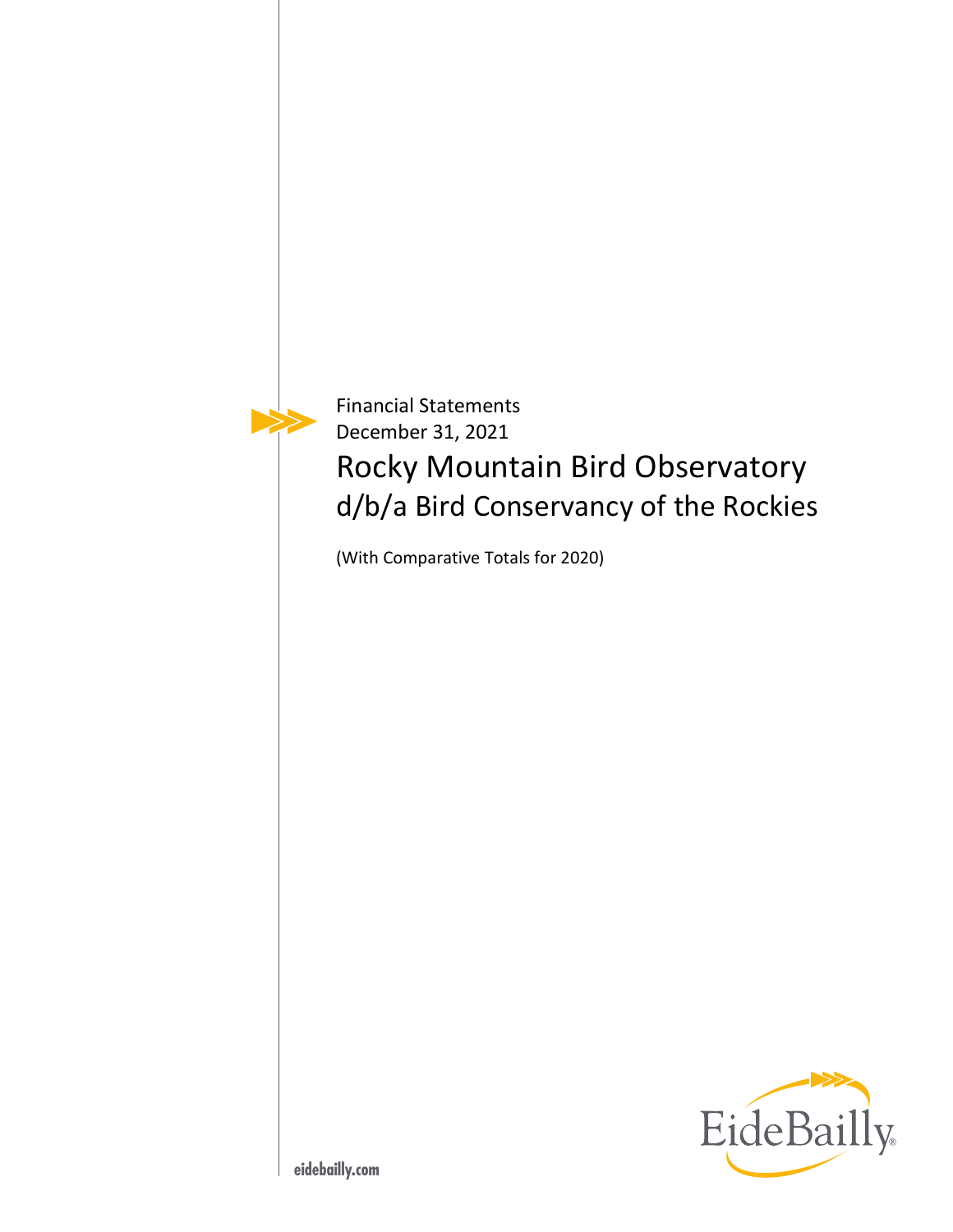| <b>Financial Statements</b> |  |
|-----------------------------|--|
|                             |  |
|                             |  |
|                             |  |
|                             |  |
|                             |  |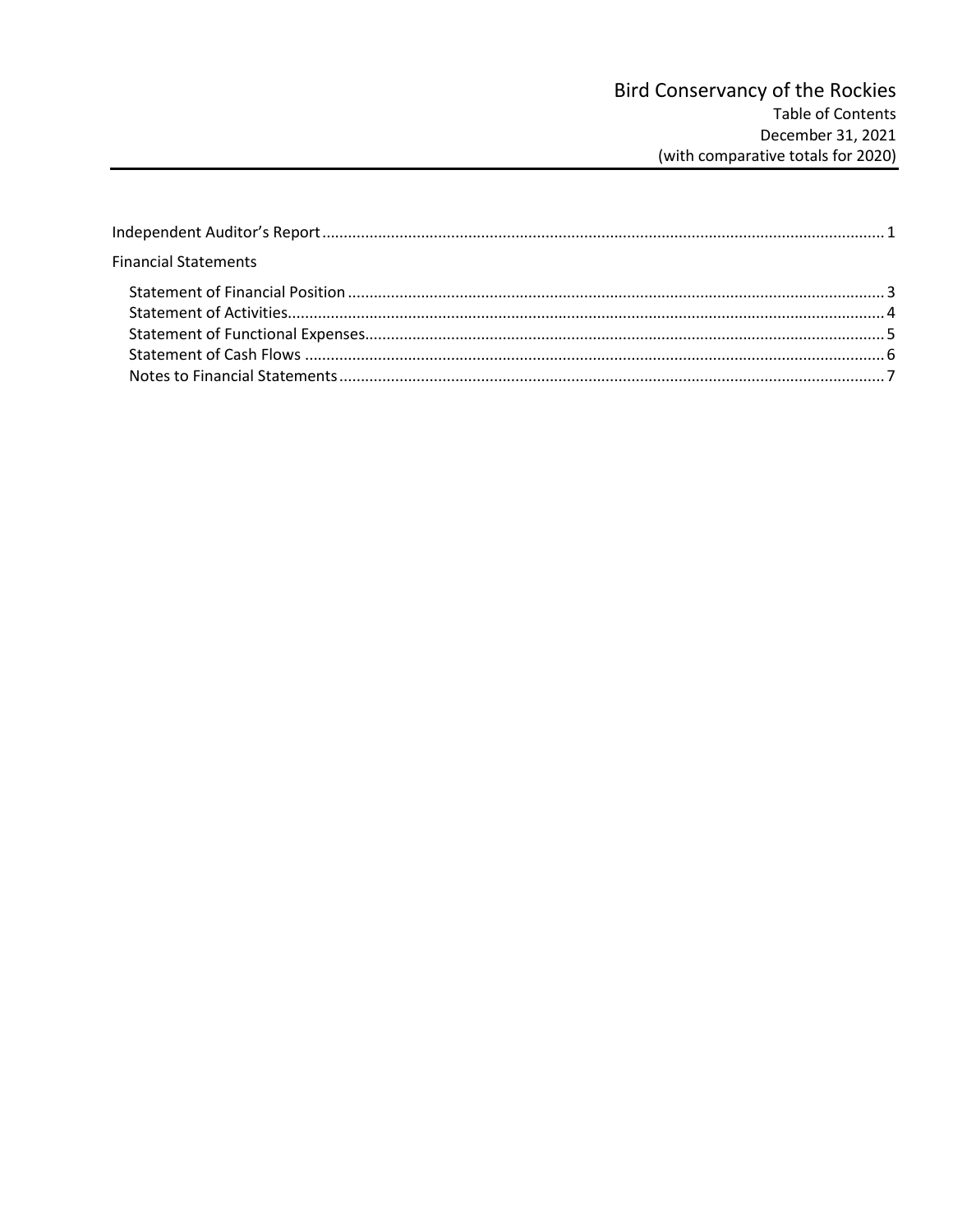

**CPAs & BUSINESS ADVISORS** 

#### **Independent Auditor's Report**

<span id="page-2-0"></span>The Board of Directors Rocky Mountain Bird Observatory d/b/a Bird Conservancy of the Rockies Brighton, Colorado

#### **Report on the Audit of the Financial Statements**

#### *Opinion*

We have audited the financial statements of Rocky Mountain Bird Observatory d/b/a Bird Conservancy of the Rockies, which comprise the statement of financial position as of December 31, 2021, and the related statements of activities, functional expenses, and cash flows for the years then ended, and the related notes to the financial statements.

In our opinion, the accompanying financial statements referred to above present fairly, in all material respects, the financial position of Bird Conservancy of the Rockies as of December 31, 2021, and the changes in its net assets and its cash flows for the year then ended in accordance with accounting principles generally accepted in the United States of America.

#### *Basis for Opinion*

We conducted our audit in accordance with auditing standards generally accepted in the United States of America (GAAS). Our responsibilities under those standards are further described in the Auditor's Responsibilities for the Audit of the Financial Statements section of our report. We are required to be independent of Bird Conservancy of the Rockies and to meet our other ethical responsibilities, in accordance with the relevant ethical requirements relating to our audit. We believe that the audit evidence we have obtained is sufficient and appropriate to provide a basis for our audit opinion.

#### *Responsibilities of Management for the Financial Statements*

Management is responsible for the preparation and fair presentation of these financial statements in accordance with accounting principles generally accepted in the United States of America; and for the design, implementation, and maintenance of internal control relevant to the preparation and fair presentation of financial statements that are free from material misstatement, whether due to fraud or error.

**What inspires you, inspires us. | eidebailly.com**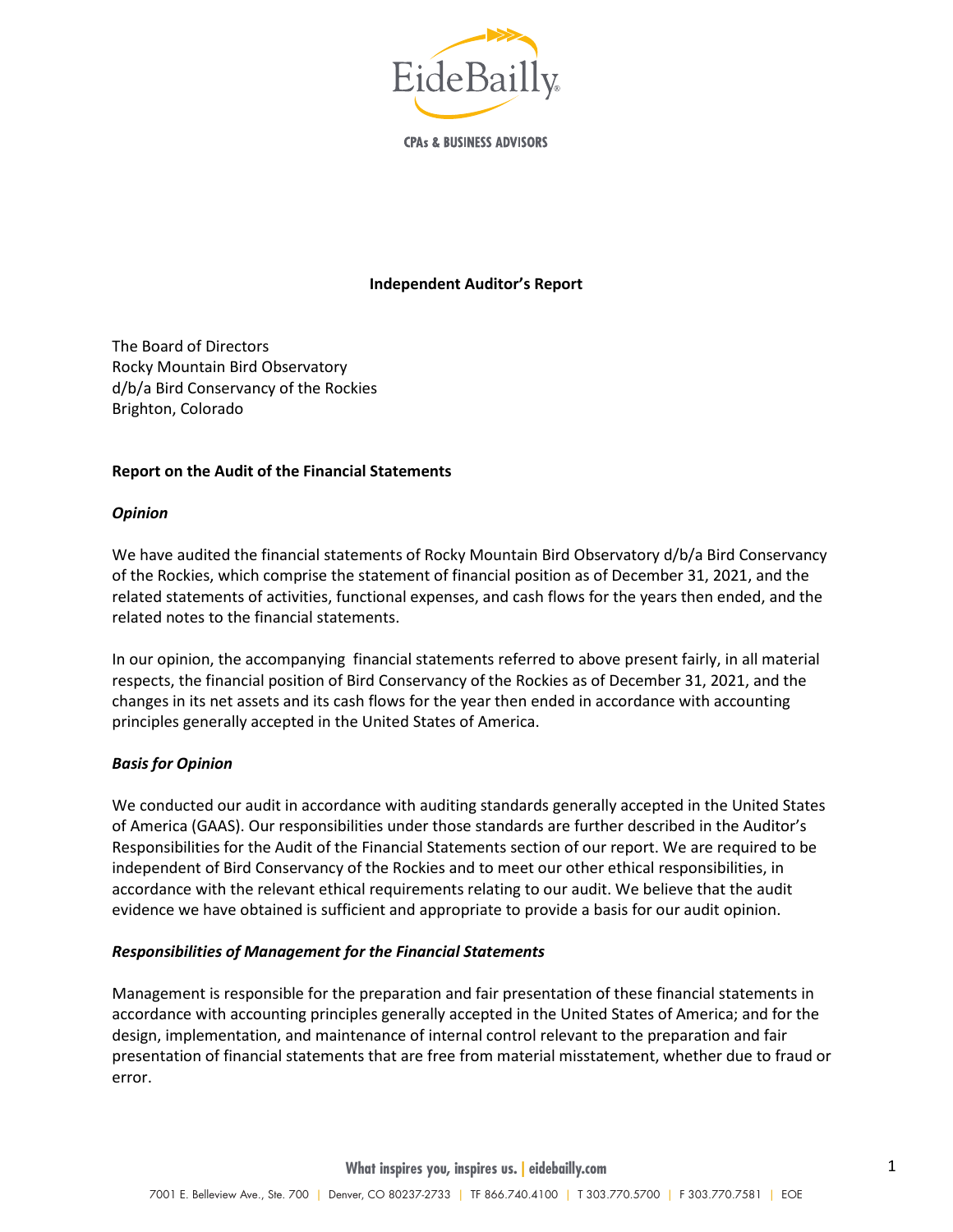In preparing the financial statements, management is required to evaluate whether there are conditions or events, considered in the aggregate, that raise substantial doubt about Bird Conservancy of the Rockies' ability to continue as a going concern for one year after the date that the financial statements are available to be issued.

## *Auditor's Responsibilities of the Audit of the Financial Statements*

Our objectives are to obtain reasonable assurance about whether the financial statements as a whole are free from material misstatement, whether due to fraud or error, and to issue an auditor's report that includes our opinion. Reasonable assurance is a high level of assurance but is not absolute assurance and therefore is not a guarantee that an audit conducted in accordance with GAAS will always detect a material misstatement when it exists. The risk of not detecting a material misstatement resulting from fraud is higher than for one resulting from error, as fraud may involve collusion, forgery, intentional omissions, misrepresentations, or the override of internal control. Misstatements are considered material if there is a substantial likelihood that, individually or in the aggregate, they would influence the judgment made by a reasonable user based on the financial statements.

In performing an audit in accordance with GAAS, we:

- Exercise professional judgment and maintain professional skepticism throughout the audit.
- Identify and assess the risks of material misstatement of the financial statements, whether due to fraud or error, and design and perform audit procedures responsive to those risks. Such procedures include examining, on a test basis, evidence regarding the amounts and disclosures in the financial statements.
- Obtain an understanding of internal control relevant to the audit in order to design audit procedures that are appropriate in the circumstances, but not for the purpose of expressing an opinion on the effectiveness of Bird Conservancy of the Rockies' internal control. Accordingly, no such opinion is expressed.
- Evaluate the appropriateness of accounting policies used and the reasonableness of significant accounting estimates made by management, as well as evaluate the overall presentation of the financial statements.
- Conclude whether, in our judgment, there are conditions or events, considered in the aggregate, that raise substantial doubt about Bird Conservancy of the Rockies' ability to continue as a going concern for a reasonable period of time.

We are required to communicate with those charged with governance regarding, among other matters, the planned scope and timing of the audit, significant audit findings, and certain internal control–related matters that we identified during the audit.

Fade Sailly LLP

May 6, 2022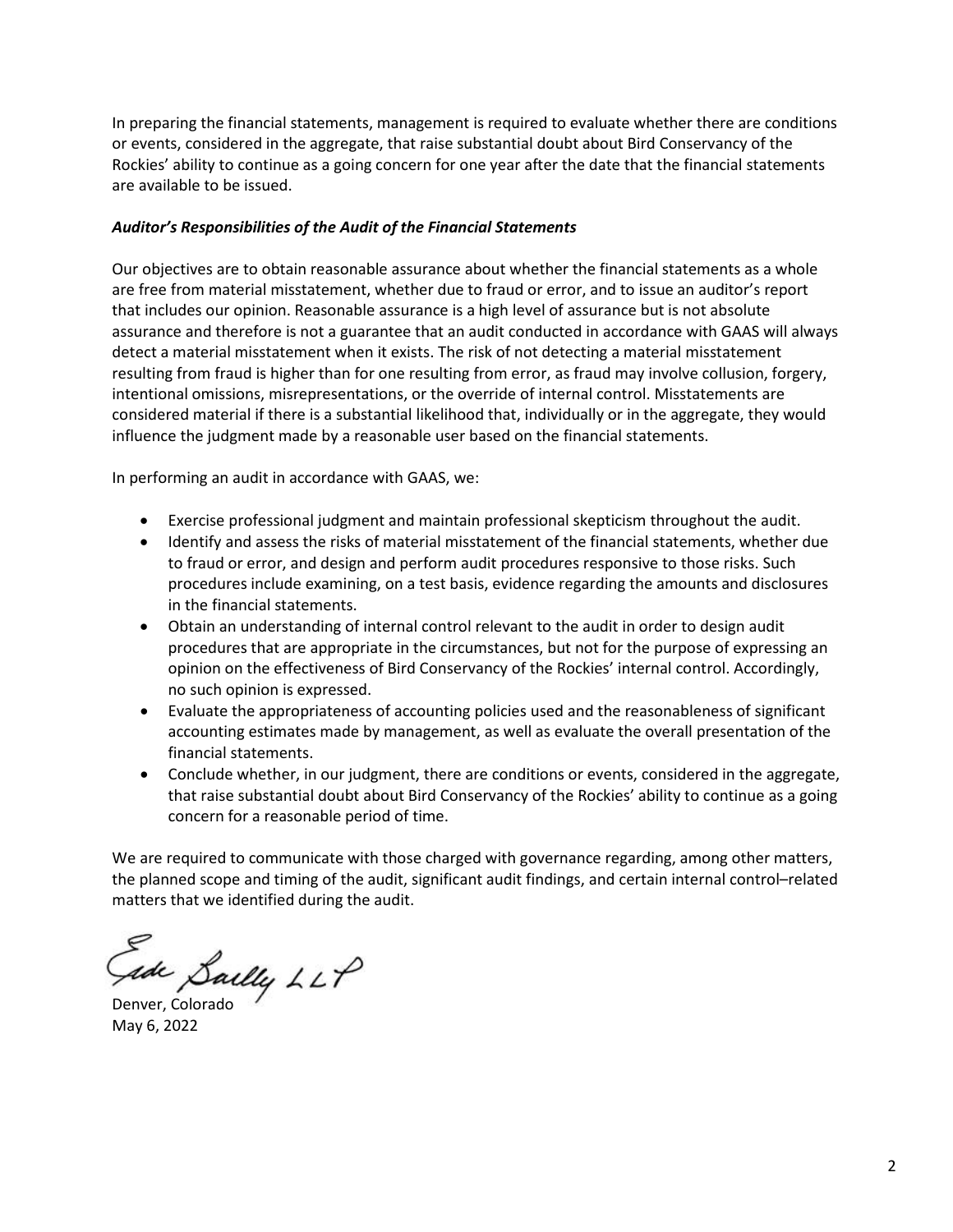# Bird Conservancy of the Rockies Statement of Financial Position December 31, 2021 (with comparative totals for 2020)

<span id="page-4-1"></span><span id="page-4-0"></span>

| \$<br>\$<br>Cash and cash equivalents<br>1,760,967<br>1,714,001<br>Contracts and grants receivable<br>822,417<br>515,895<br>Receivable from Scientific and Cultural Facilities District<br>117,590<br>98,247<br>38,396<br>Prepaid expenses and other assets<br>41,067<br>Property and equipment, net<br>358,681<br>383,631<br>Beneficial interest in assets held by community foundation<br>390,144<br>150,867<br>Cash held for transfer to community foundation<br>306<br>100<br><b>Total assets</b><br>\$<br>3,490,966<br>2,901,343<br>\$<br>Liabilities and Net Assets<br>\$<br>\$<br>Accounts payable and accrued expenses<br>364,264<br>296,106<br>Refundable advance - PPP loan<br>652,949<br>Refundable advances - grants<br>30,986<br>34,062<br>Deferred revenue<br>9,988<br>6,052<br>Lease incentives<br>4,826<br>11,507<br><b>Total liabilities</b><br>406,128<br>1,004,612<br><b>Net Assets</b><br>Without donor restrictions<br>Undesignated<br>1,239,869<br>55,842<br>Invested in property and equipment, net<br>358,681<br>383,631<br>1,598,550<br>439,473<br>With donor restrictions<br>1,486,288<br>1,457,258<br>Total net assets<br>3,084,838<br>1,896,731 |                                  | 2021            |   | 2020      |
|-----------------------------------------------------------------------------------------------------------------------------------------------------------------------------------------------------------------------------------------------------------------------------------------------------------------------------------------------------------------------------------------------------------------------------------------------------------------------------------------------------------------------------------------------------------------------------------------------------------------------------------------------------------------------------------------------------------------------------------------------------------------------------------------------------------------------------------------------------------------------------------------------------------------------------------------------------------------------------------------------------------------------------------------------------------------------------------------------------------------------------------------------------------------------------|----------------------------------|-----------------|---|-----------|
|                                                                                                                                                                                                                                                                                                                                                                                                                                                                                                                                                                                                                                                                                                                                                                                                                                                                                                                                                                                                                                                                                                                                                                             | Assets                           |                 |   |           |
|                                                                                                                                                                                                                                                                                                                                                                                                                                                                                                                                                                                                                                                                                                                                                                                                                                                                                                                                                                                                                                                                                                                                                                             |                                  |                 |   |           |
|                                                                                                                                                                                                                                                                                                                                                                                                                                                                                                                                                                                                                                                                                                                                                                                                                                                                                                                                                                                                                                                                                                                                                                             |                                  |                 |   |           |
|                                                                                                                                                                                                                                                                                                                                                                                                                                                                                                                                                                                                                                                                                                                                                                                                                                                                                                                                                                                                                                                                                                                                                                             |                                  |                 |   |           |
|                                                                                                                                                                                                                                                                                                                                                                                                                                                                                                                                                                                                                                                                                                                                                                                                                                                                                                                                                                                                                                                                                                                                                                             |                                  |                 |   |           |
|                                                                                                                                                                                                                                                                                                                                                                                                                                                                                                                                                                                                                                                                                                                                                                                                                                                                                                                                                                                                                                                                                                                                                                             |                                  |                 |   |           |
|                                                                                                                                                                                                                                                                                                                                                                                                                                                                                                                                                                                                                                                                                                                                                                                                                                                                                                                                                                                                                                                                                                                                                                             |                                  |                 |   |           |
|                                                                                                                                                                                                                                                                                                                                                                                                                                                                                                                                                                                                                                                                                                                                                                                                                                                                                                                                                                                                                                                                                                                                                                             |                                  |                 |   |           |
|                                                                                                                                                                                                                                                                                                                                                                                                                                                                                                                                                                                                                                                                                                                                                                                                                                                                                                                                                                                                                                                                                                                                                                             |                                  |                 |   |           |
|                                                                                                                                                                                                                                                                                                                                                                                                                                                                                                                                                                                                                                                                                                                                                                                                                                                                                                                                                                                                                                                                                                                                                                             |                                  |                 |   |           |
|                                                                                                                                                                                                                                                                                                                                                                                                                                                                                                                                                                                                                                                                                                                                                                                                                                                                                                                                                                                                                                                                                                                                                                             |                                  |                 |   |           |
|                                                                                                                                                                                                                                                                                                                                                                                                                                                                                                                                                                                                                                                                                                                                                                                                                                                                                                                                                                                                                                                                                                                                                                             |                                  |                 |   |           |
|                                                                                                                                                                                                                                                                                                                                                                                                                                                                                                                                                                                                                                                                                                                                                                                                                                                                                                                                                                                                                                                                                                                                                                             |                                  |                 |   |           |
|                                                                                                                                                                                                                                                                                                                                                                                                                                                                                                                                                                                                                                                                                                                                                                                                                                                                                                                                                                                                                                                                                                                                                                             |                                  |                 |   |           |
|                                                                                                                                                                                                                                                                                                                                                                                                                                                                                                                                                                                                                                                                                                                                                                                                                                                                                                                                                                                                                                                                                                                                                                             |                                  |                 |   |           |
|                                                                                                                                                                                                                                                                                                                                                                                                                                                                                                                                                                                                                                                                                                                                                                                                                                                                                                                                                                                                                                                                                                                                                                             |                                  |                 |   |           |
|                                                                                                                                                                                                                                                                                                                                                                                                                                                                                                                                                                                                                                                                                                                                                                                                                                                                                                                                                                                                                                                                                                                                                                             |                                  |                 |   |           |
|                                                                                                                                                                                                                                                                                                                                                                                                                                                                                                                                                                                                                                                                                                                                                                                                                                                                                                                                                                                                                                                                                                                                                                             |                                  |                 |   |           |
|                                                                                                                                                                                                                                                                                                                                                                                                                                                                                                                                                                                                                                                                                                                                                                                                                                                                                                                                                                                                                                                                                                                                                                             |                                  |                 |   |           |
|                                                                                                                                                                                                                                                                                                                                                                                                                                                                                                                                                                                                                                                                                                                                                                                                                                                                                                                                                                                                                                                                                                                                                                             |                                  |                 |   |           |
|                                                                                                                                                                                                                                                                                                                                                                                                                                                                                                                                                                                                                                                                                                                                                                                                                                                                                                                                                                                                                                                                                                                                                                             |                                  |                 |   |           |
|                                                                                                                                                                                                                                                                                                                                                                                                                                                                                                                                                                                                                                                                                                                                                                                                                                                                                                                                                                                                                                                                                                                                                                             |                                  |                 |   |           |
|                                                                                                                                                                                                                                                                                                                                                                                                                                                                                                                                                                                                                                                                                                                                                                                                                                                                                                                                                                                                                                                                                                                                                                             |                                  |                 |   |           |
|                                                                                                                                                                                                                                                                                                                                                                                                                                                                                                                                                                                                                                                                                                                                                                                                                                                                                                                                                                                                                                                                                                                                                                             |                                  |                 |   |           |
|                                                                                                                                                                                                                                                                                                                                                                                                                                                                                                                                                                                                                                                                                                                                                                                                                                                                                                                                                                                                                                                                                                                                                                             |                                  |                 |   |           |
|                                                                                                                                                                                                                                                                                                                                                                                                                                                                                                                                                                                                                                                                                                                                                                                                                                                                                                                                                                                                                                                                                                                                                                             | Total liabilities and net assets | \$<br>3,490,966 | Ş | 2,901,343 |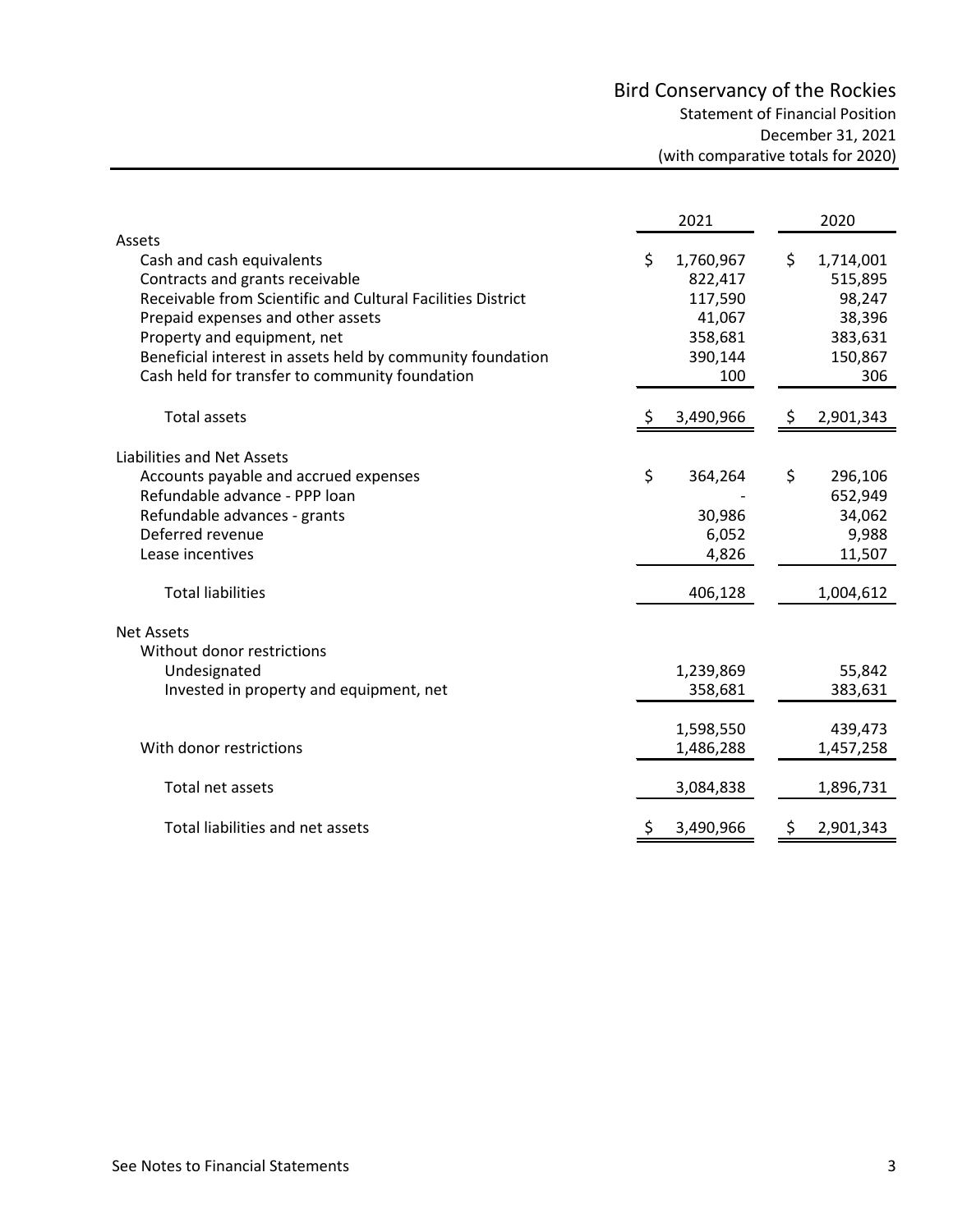<span id="page-5-0"></span>

|                                             | Without<br>Donor<br>Restrictions | With<br>Donor<br>Restrictions | Total       | 2020        |
|---------------------------------------------|----------------------------------|-------------------------------|-------------|-------------|
| Revenue and Support                         |                                  |                               |             |             |
| Contracts and grants                        | \$4,403,458                      | \$                            | \$4,403,458 | \$2,875,823 |
| Government assistance - PPP loans           | 1,305,898                        |                               | 1,305,898   |             |
| Scientific and Cultural Facilities District | 398,350                          |                               | 398,350     | 330,138     |
| <b>Educational program revenue</b>          | 55,997                           |                               | 55,997      | 13,099      |
| Contributions                               | 197,564                          | 630,712                       | 828,276     | 1,759,131   |
| Gross special event revenue                 | 107,520                          |                               | 107,520     | 91,395      |
| Less cost of direct benefits to donors      | (21, 702)                        |                               | (21, 702)   | (6,896)     |
| Net special event revenue                   | 85,818                           |                               | 85,818      | 84,499      |
| Interest and other income                   | 12,512                           |                               | 12,512      | 7,170       |
| Change in value of beneficial interest in   |                                  |                               |             |             |
| assets held by community foundation         |                                  | 10,752                        | 10,752      | 9,313       |
| Net assets released from restrictions       | 612,434                          | (612, 434)                    |             |             |
| Total revenue and support                   | 7,072,031                        | 29,030                        | 7,101,061   | 5,079,173   |
| Expenses                                    |                                  |                               |             |             |
| Program services                            | 5,038,967                        |                               | 5,038,967   | 3,770,607   |
| Management and general                      | 722,477                          |                               | 722,477     | 758,017     |
| Fundraising and development                 | 151,510                          |                               | 151,510     | 97,240      |
| <b>Total expenses</b>                       | 5,912,954                        |                               | 5,912,954   | 4,625,864   |
| Change in Net Assets                        | 1,159,077                        | 29,030                        | 1,188,107   | 453,309     |
| Net Assets, Beginning of Year               | 439,473                          | 1,457,258                     | 1,896,731   | 1,443,422   |
| Net Assets, End of Year                     | \$1,598,550                      | \$1,486,288                   | \$3,084,838 | \$1,896,731 |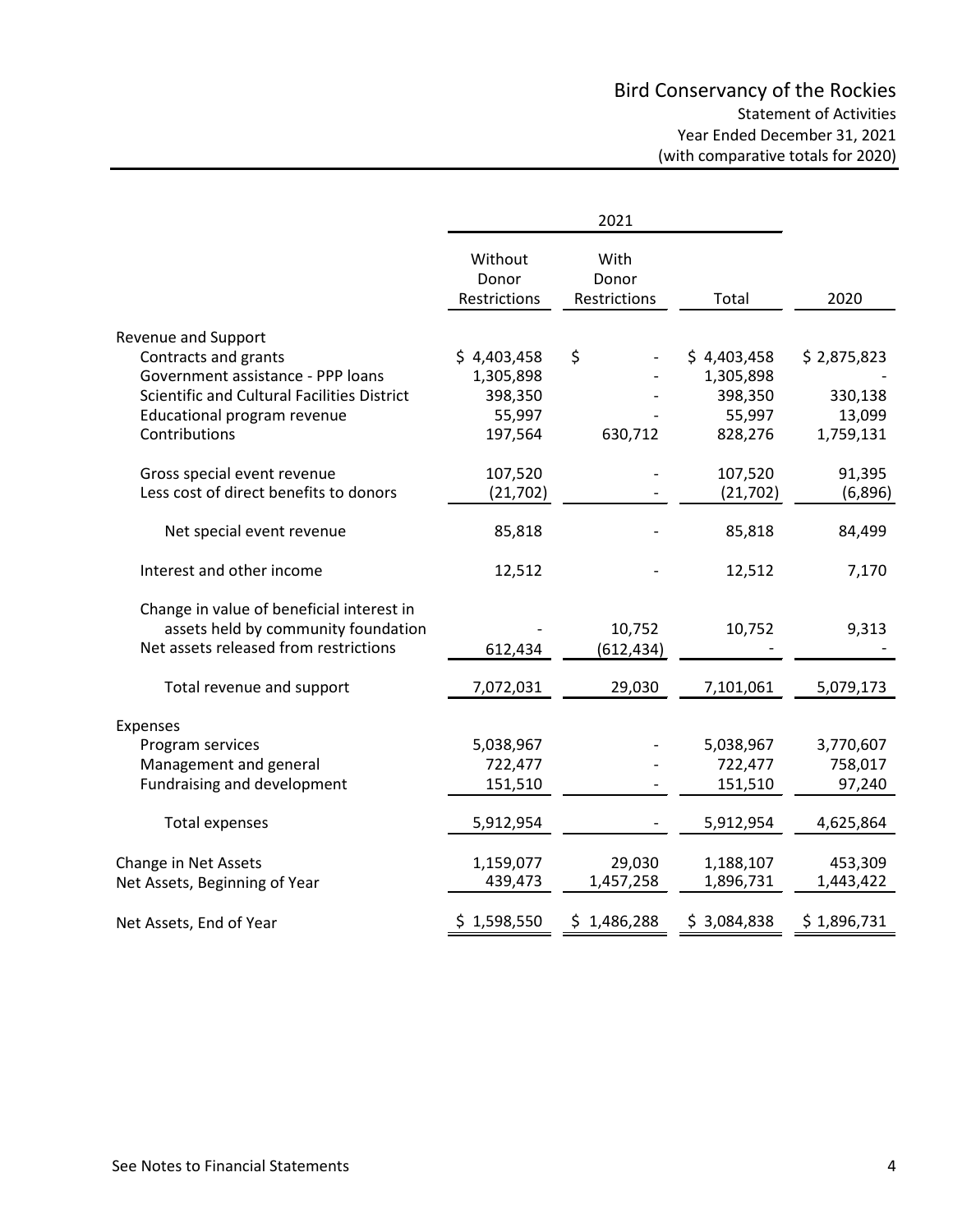# Bird Conservancy of the Rockies

Statement of Functional Expenses Year Ended December 31, 2021 (with comparative totals for 2020)

<span id="page-6-0"></span>

|                                                                        | Program<br><b>Services</b> | Management<br>and<br>General | Fundraising<br>and<br>Development | Cost of<br>Goods Sold    |    | 2021      |    | 2020      |
|------------------------------------------------------------------------|----------------------------|------------------------------|-----------------------------------|--------------------------|----|-----------|----|-----------|
| Personnel costs                                                        |                            |                              |                                   |                          |    |           |    |           |
| <b>Salaries</b><br>Staff benefits and taxes                            | 2,859,152                  | \$<br>511,673                | \$<br>105,395                     | \$<br>$\sim$             | \$ | 3,476,220 | \$ | 2,913,331 |
|                                                                        | 569,775                    | 101,967                      | 21,003                            |                          |    | 692,745   |    | 584,318   |
| Total personnel costs                                                  | 3,428,927                  | 613,640                      | 126,398                           | $\overline{\phantom{a}}$ |    | 4,168,965 |    | 3,497,649 |
| Expenses                                                               |                            |                              |                                   |                          |    |           |    |           |
| <b>Professional services</b>                                           | 742,913                    | 44,587                       | 6,654                             |                          |    | 794,154   |    | 577,517   |
| <b>Supplies</b>                                                        | 288,551                    | 4,672                        | 7,449                             |                          |    | 300,672   |    | 74,281    |
| Travel and meals                                                       | 294,654                    | 362                          | 536                               |                          |    | 295,552   |    | 164,424   |
| Occupancy and repairs                                                  | 85,965                     | 20,998                       | 840                               |                          |    | 107,803   |    | 118,675   |
| Information technology                                                 | 60,126                     | 9,207                        | 4,216                             |                          |    | 73,549    |    | 49,309    |
| Depreciation and amortization                                          | 49,024                     | 16,560                       | 662                               |                          |    | 66,246    |    | 72,172    |
| Meetings and dues                                                      | 52,170                     | 6,451                        | 1,508                             |                          |    | 60,129    |    | 29,677    |
| <b>Bank and insurance</b>                                              | 36,637                     | 6,000                        | 3,247                             |                          |    | 45,884    |    | 42,161    |
| Cost of direct benefits to donors                                      |                            |                              |                                   | 21,702                   |    | 21,702    |    | 6,896     |
| <b>Total expenses</b>                                                  | 1,610,040                  | 108,837                      | 25,112                            | 21,702                   |    | 1,765,691 |    | 1,135,111 |
| Total personnel costs and expenses                                     | 5,038,967                  | 722,477                      | 151,510                           | 21,702                   |    | 5,934,656 |    | 4,632,760 |
| Less expenses included with revenues<br>on the statement of activities |                            |                              |                                   |                          |    |           |    |           |
| Cost of direct benefits to donors                                      |                            |                              |                                   | (21, 702)                |    | (21, 702) |    | (6,896)   |
| Total expenses included in the expense                                 |                            |                              |                                   |                          |    |           |    |           |
| section on the statement of activities                                 | 5,038,967                  | 722,477                      | 151,510                           | \$                       | Ş  | 5,912,954 | S  | 4,625,864 |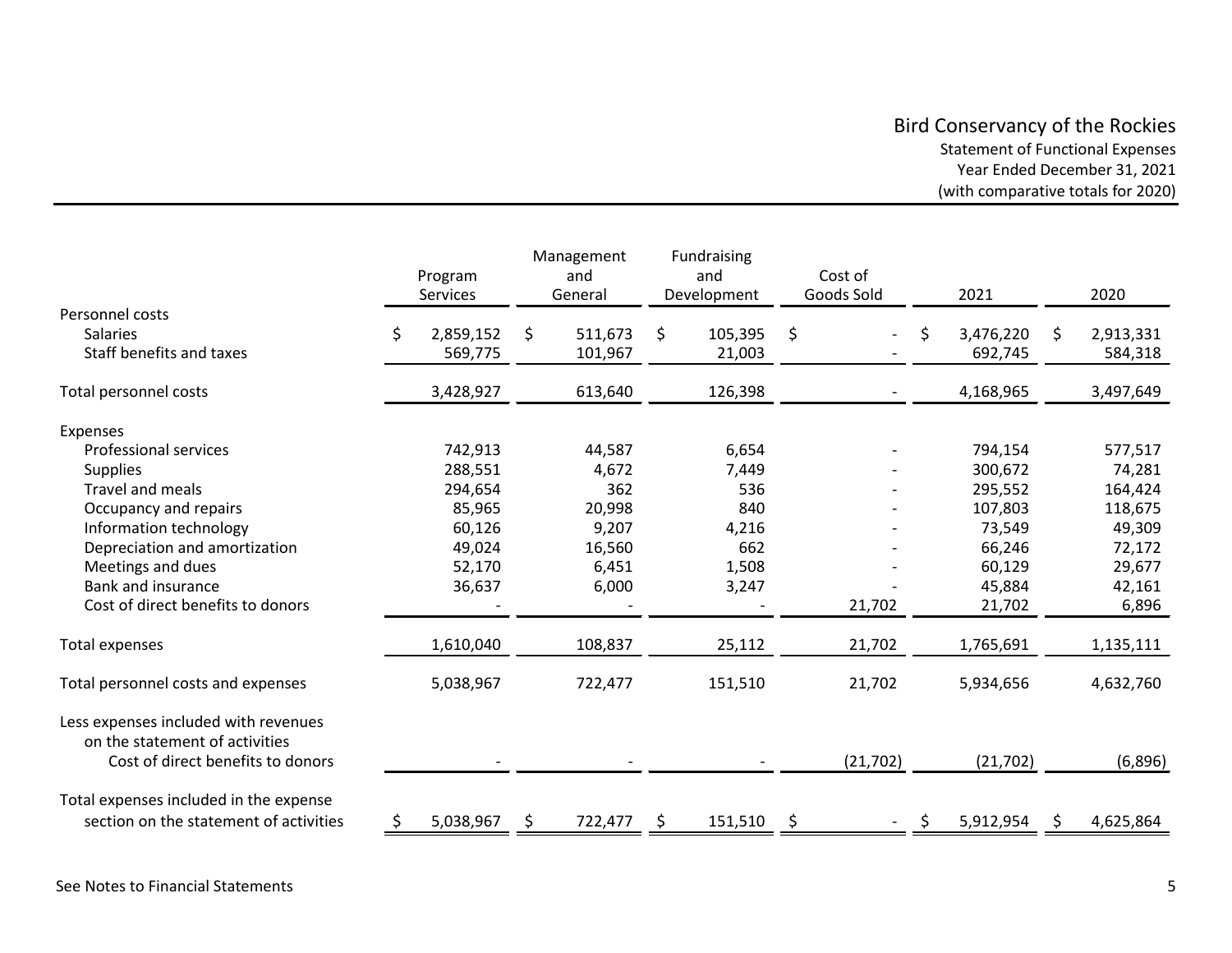# Bird Conservancy of the Rockies

Statement of Cash Flows Year Ended December 31, 2021

(with comparative totals for 2020)

<span id="page-7-0"></span>

|                                                                |     | 2021        |    | 2020      |
|----------------------------------------------------------------|-----|-------------|----|-----------|
| <b>Operating Activities</b>                                    |     |             |    |           |
| Change in net assets                                           | \$  | 1,188,107   | \$ | 453,309   |
| Adjustments to reconcile change in net assets to               |     |             |    |           |
| net cash from (used for) operating activities                  |     |             |    |           |
| Depreciation and amortization                                  |     | 66,246      |    | 72,172    |
| Amortization of lease incentives                               |     | (6,681)     |    |           |
| Contributions restricted to endowment held at                  |     |             |    |           |
| community foundation                                           |     | (208, 525)  |    | (20, 881) |
| Change in value of beneficial interest in assets held by       |     |             |    |           |
| community foundation                                           |     | (10, 752)   |    | (9,313)   |
| Forgiveness of PPP loans                                       |     | (1,305,898) |    |           |
| Changes in operating assets and liabilities                    |     |             |    |           |
| Contracts and grants receivable                                |     | (306, 522)  |    | (52,073)  |
| Receivable from Scientific and Cultural Facilities District    |     | (19, 343)   |    | 19,294    |
| Prepaid expenses and other assets                              |     | (2,671)     |    | 3,936     |
| Accounts payable and accrued expenses                          |     | 78,258      |    | 16,058    |
| Refundable advance - PPP loans                                 |     | 652,949     |    | 652,949   |
| Refundable advances - grants                                   |     | (3,076)     |    | 6,057     |
| Deferred revenue                                               |     | (3,936)     |    | 2,683     |
| Net Cash from Operating Activities                             |     | 118,156     |    | 1,144,191 |
|                                                                |     |             |    |           |
| <b>Investing Activities</b>                                    |     |             |    |           |
| Purchases of property and equipment                            |     | (41, 296)   |    | (27, 147) |
| Transfer of endowment assets to community foundation           |     | (228, 525)  |    | (63, 575) |
| Net Cash used for Investing Activities                         |     | (269, 821)  |    | (90,722)  |
| <b>Financing Activities</b>                                    |     |             |    |           |
| Collections of contributions restricted for endowment          |     |             |    |           |
| held by community foundation                                   |     | 208,525     |    | 20,881    |
| Payment of accounts payable for property and equipment         |     | (10, 100)   |    |           |
| Payments of equipment lease incentives                         |     |             |    | 12,604    |
|                                                                |     |             |    |           |
| Net Cash from Financing Activities                             |     | 198,425     |    | 33,485    |
| Net Change in Cash, Cash Equivalents, and Restricted Cash      |     | 46,760      |    | 1,086,954 |
| Cash, Cash Equivalents, and Restricted Cash, Beginning of Year |     | 1,714,307   |    | 627,353   |
|                                                                |     |             |    |           |
| Cash, Cash Equivalents, and Restricted Cash, End of Year       |     | 1,761,067   | Ş  | 1,714,307 |
| Cash and cash equivalents                                      | \$  | 1,760,967   | \$ | 1,714,001 |
| Cash held for transfer to community foundation                 |     | 100         |    | 306       |
|                                                                |     |             |    |           |
|                                                                | \$, | 1,761,067   | \$ | 1,714,307 |
| Supplemental Disclosure of non-cash investing activity         |     |             |    |           |
| Equipment purchases included in accounts payable               | Ş   |             |    | 10,100    |
|                                                                |     |             |    |           |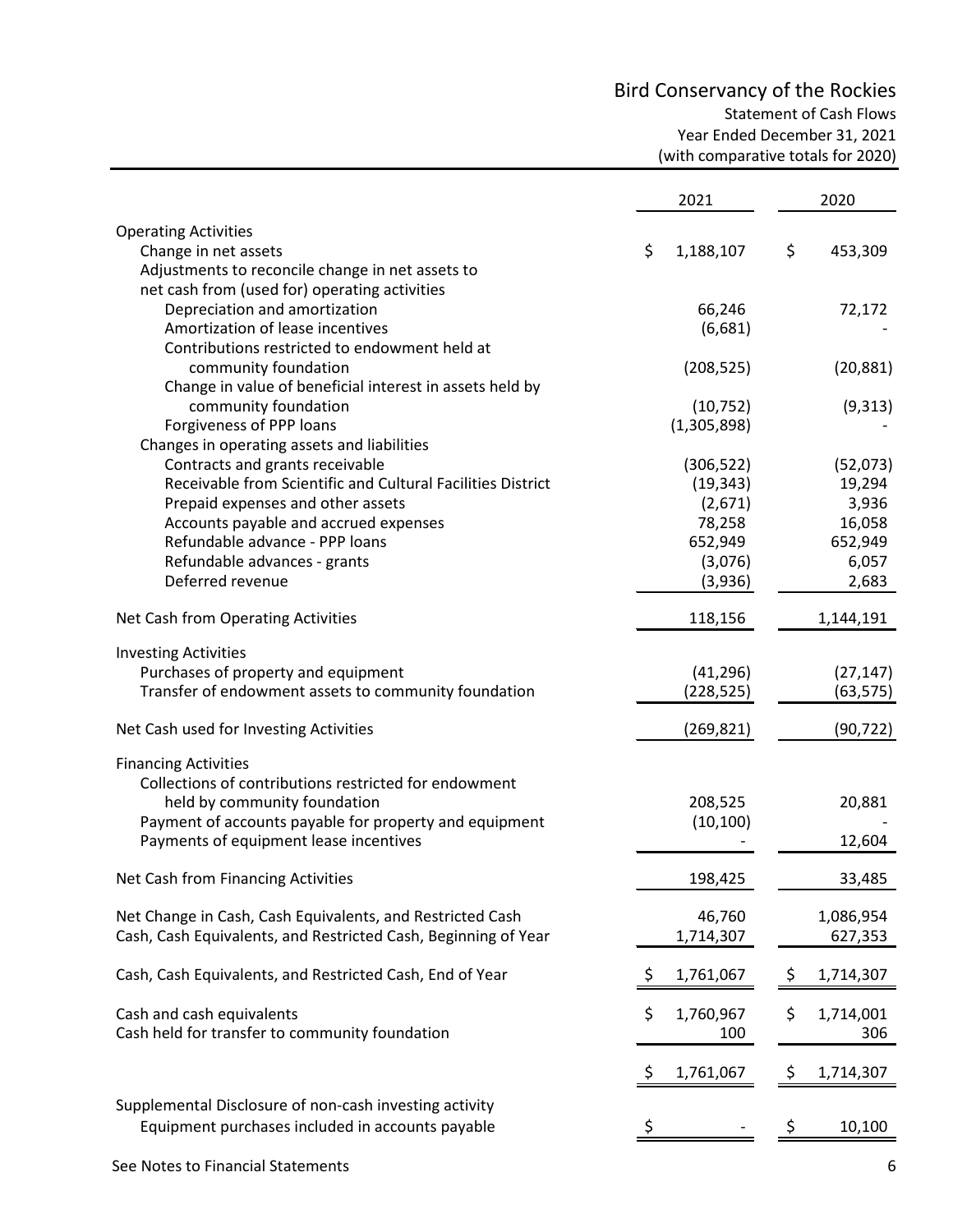## <span id="page-8-0"></span>**Note 1 - Principal Activity and Significant Accounting Policies**

## **Organization**

Rocky Mountain Bird Observatory d/b/a Bird Conservancy of the Rockies ("we", "us", "our", "the Organization"), is a nonprofit organization established in 1988. We conserve birds and their habitats through an integrated approach of science, education and land stewardship. Our work radiates from the Rockies to the Great Plains, Mexico and beyond. Our mission is advanced through sound science, achieved through empowering people, realized through stewardship and sustained through partnerships. Together, we are improving native bird populations, the land and the lives of people.

We promote a broad, balanced approach to bird conservation and accomplish our work through partnership and daily cooperation with other nonprofits, schools, private landowners, and state and federal natural resource agencies. We accomplish our mission by working in three overlapping and integrated areas:

#### Science

A strong scientific approach distinguishes us from other environmental organizations that focus on policy or political action. The expertise and knowledge of our scientists provide partners with the information necessary to make intelligent and informed decisions about bird conservation.

Our bird monitoring programs serve as "early warning" systems that can identify negative trends in populations, enabling interested citizens and land managers to rapidly intervene with conservation practices that support the long-term viability of species.

To complement our broad-scale population-monitoring programs, focused research projects provide scientific insight into the effects of land management actions, ecological processes, and habitat conditions on the health of bird populations. Such information is vital to understanding the factors underlying population trends and for directing conservation actions. In addition, our research projects provide land managers with feedback regarding the impact of habitat management decisions on the suitability of habitat for birds.

## Education

We instill an appreciation for birds by providing active, experiential opportunities to learn about birds. In prior years, our education program each year introduced over 44,000 citizens of all ages to the incredible birds of our region. Our programs included classroom experiences, field excursions, and camps. These experiences help move students down a path from awareness to understanding to appreciation of birds; the ultimate goal is to guide students to a point at which they are committed to bird conservation. During the years ended December 31, 2021 and 2020, due to the COVID-19 pandemic, it was estimated that our efforts were reduced by about 35% and 40% due to cancelled camps and in person events. Although we did hold significant virtual programs and webinars over the past two years it is difficult to determine the full extent of the individuals reached through those events.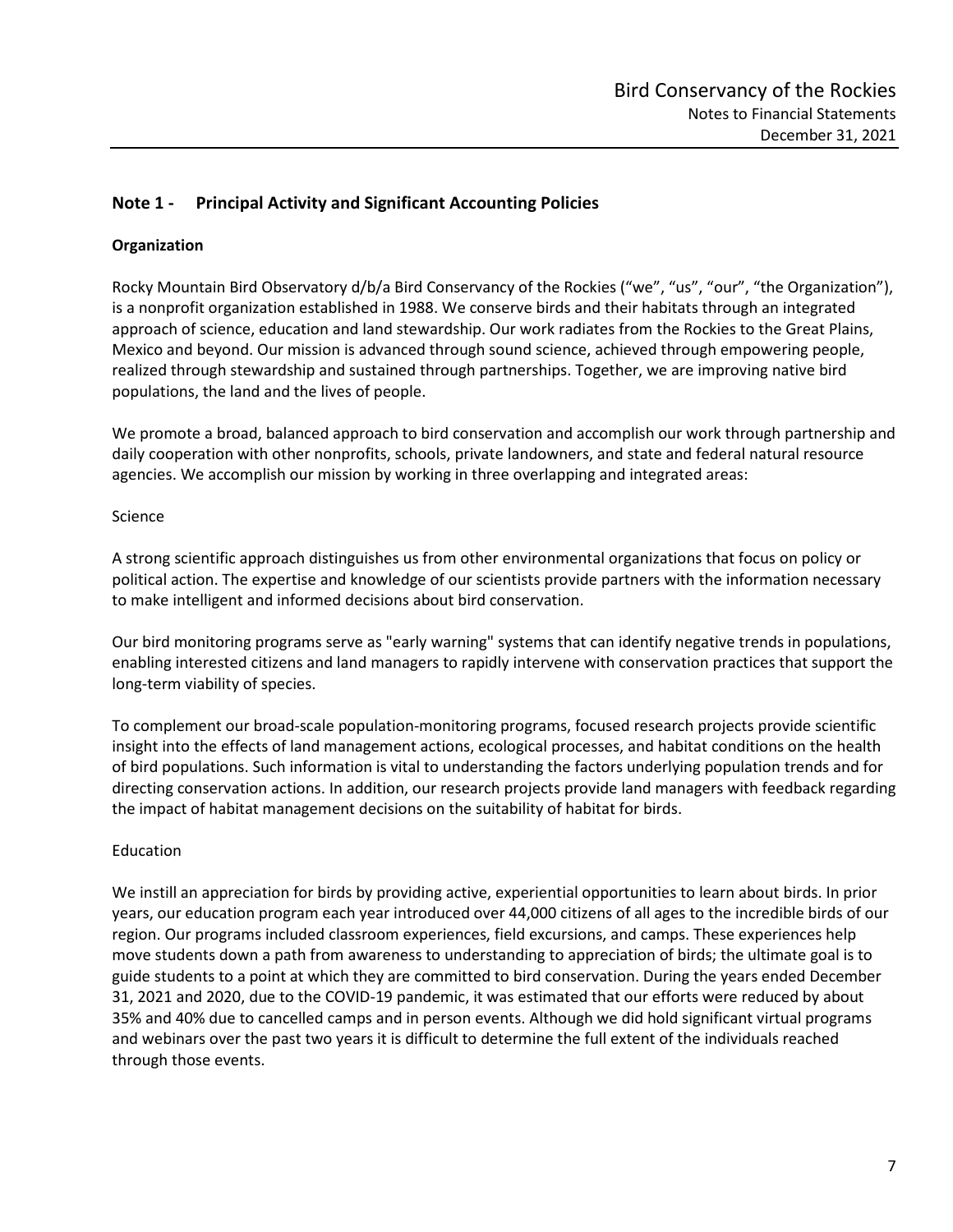## Stewardship

The goal of our stewardship division is to build a coalition of landowners and resource professionals who are actively involved in the conservation of lands important to birds. Examples of our stewardship efforts include workshops, presentations, landowner visits, bird surveys, and the distribution of educational materials. The program has also expanded its efforts to helping private landowners find funding for, and implementing, on-theground habitat enhancement projects to benefit the conservation of birds and other at-risk wildlife species.

Annually we enhance thousands of acres of habitat in the United States and Mexico for the benefit of people, birds and land.

## **Impact of COVID-19**

The outbreak of the 2019 coronavirus disease ("COVID-19"), which was declared a global pandemic by the World Health Organization, and the related responses by public health and governmental authorities to contain and combat its outbreak and spread, adversely affected workplaces, economies, and financial markets globally.

Beginning in March 2020 and continuing in 2021, we were required to suspend certain annual survey efforts in Mexico due to international travel and quarantine restrictions between the U.S. and Mexico. In 2020, we had to delay and/or reduce the scope of surveys planned through the spring and summer months due to quarantine and domestic travel restrictions. During the spring and summer months of 2021 we were able to complete all of our planned spring and summer surveys. In addition, our winter monitoring program which was cancelled in November 2020 because of COVID-19 outbreaks in the areas in which we perform species monitoring, was completed at full effort in 2021.

Additionally, beginning in March 2020, we were required to cancel all of our in-person educational programming and went to a reduced in scope virtual platform. We resumed limited in-person programming from June 2020 throughout 2021 where we could meet CDC safety standards. In June 2021 we held our two summer camps while maintaining CDC safety protocols.

Throughout 2020 and 2021, we continued our educational and conservation efforts where possible while applying CDC safety standards and reducing costs. Where seasonal work was not able to be performed due to COVID-19, we did not hire seasonal staff and in order to offset other personnel costs while operating on reduced revenue, we applied for and received funding under the Paycheck Protection Program (PPP) during the years ended December 31, 2021 and 2020. The proceeds of the refundable advances each in the amount of approximately \$653,000 offset payroll, benefits, utilities, certain software licenses and rent. We are closely monitoring our operations, liquidity, and capital resources and are actively working to minimize the current and future impact of this unprecedented situation. As of the date of issuance of these financial statements, the full impact to our financial position is not known.

#### **Comparative Financial Information**

The accompanying financial statements include certain prior-year summarized comparative information in total but not by net asset class. Such information does not include sufficient detail to constitute a presentation in conformity with accounting principles generally accepted in the United States of America (GAAP).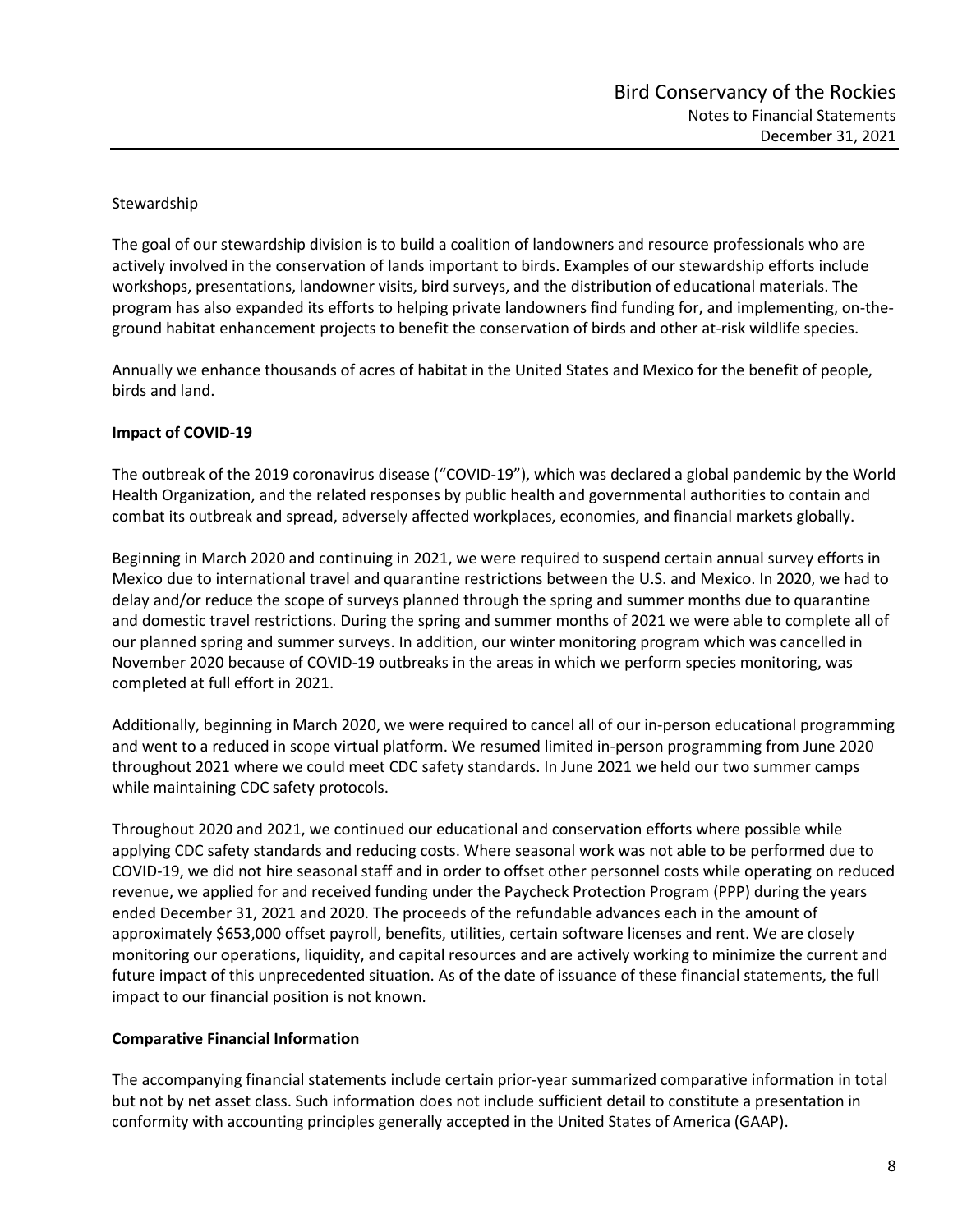Accordingly, such information should be read in conjunction with our audited financial statements for the year ended December 31, 2020, from which the summarized information was derived.

#### **Cash, Cash Equivalents, and Restricted Cash**

We consider all cash and highly liquid financial instruments with original maturities of three months or less to be cash and cash equivalents. Restricted cash represents cash received for the Birds Forever Endowment but not yet transferred to the Community Foundation of Northern Colorado at December 31, 2021 and 2020, which totaled \$100 and \$306, respectively (Note 3).

#### **Receivables and Credit Policies**

Contracts and grants receivable consist primarily of noninterest-bearing amounts due from cost-reimbursable contracts and grants. We determine the allowance for uncollectable contracts and grants receivable based on historical experience, an assessment of economic conditions, and a review of subsequent collections. Contracts and grants receivable are written off when deemed uncollectable. At December 31, 2021 and 2020, we determined no allowance for doubtful amounts was necessary. Approximately 56% and 77% of outstanding contracts and grants receivable were due from three grantors at December 31, 2021 and 2020, respectively.

In addition, we receive an annual funding allocation from the Scientific and Cultural Facilities District (SCFD). In November 1988, the voters of the seven-county Denver, Colorado metropolitan area approved formation of a special tax district to support the scientific and cultural institutions within the district. Beginning in 1989, revenues for the district were generated through a sales tax and distributed to various institutions in accordance with the provisions of the act. In 2016, voters from seven-county Denver, Colorado metropolitan area extended the expiration date of the special tax district through June 2030. At December 31, 2021 and 2020, \$117,590 and \$98,247, respectively, represented amounts due but not yet distributed by SCFD, which were collected subsequent to year end.

## **Property and Equipment**

We record property and equipment additions over \$1,000 at cost, or if donated, at fair value on the date of donation. Depreciation and amortization are computed using the straight-line method over the estimated useful lives of the assets ranging from three to forty years, or in the case of leasehold improvements, the lesser of the useful life of the asset or the lease term. When assets are sold or otherwise disposed of, the cost and related depreciation or amortization are removed from the accounts, and any remaining gain or loss is included in the statement of activities. Costs of maintenance and repairs that do not improve or extend the useful lives of the respective assets are expensed currently.

We lease our headquarters (the Old Stone House) located in Brighton, Colorado from Colorado Parks and Wildlife on a rent-free basis over a 99-year term. In exchange, we refurbished and agreed to maintain the property at no cost to Colorado Parks and Wildlife during our occupation of the property. The condition of the property at the commencement of the lease was such that the fair value was considered to be zero. Accordingly, we did not record any value for the use of the property.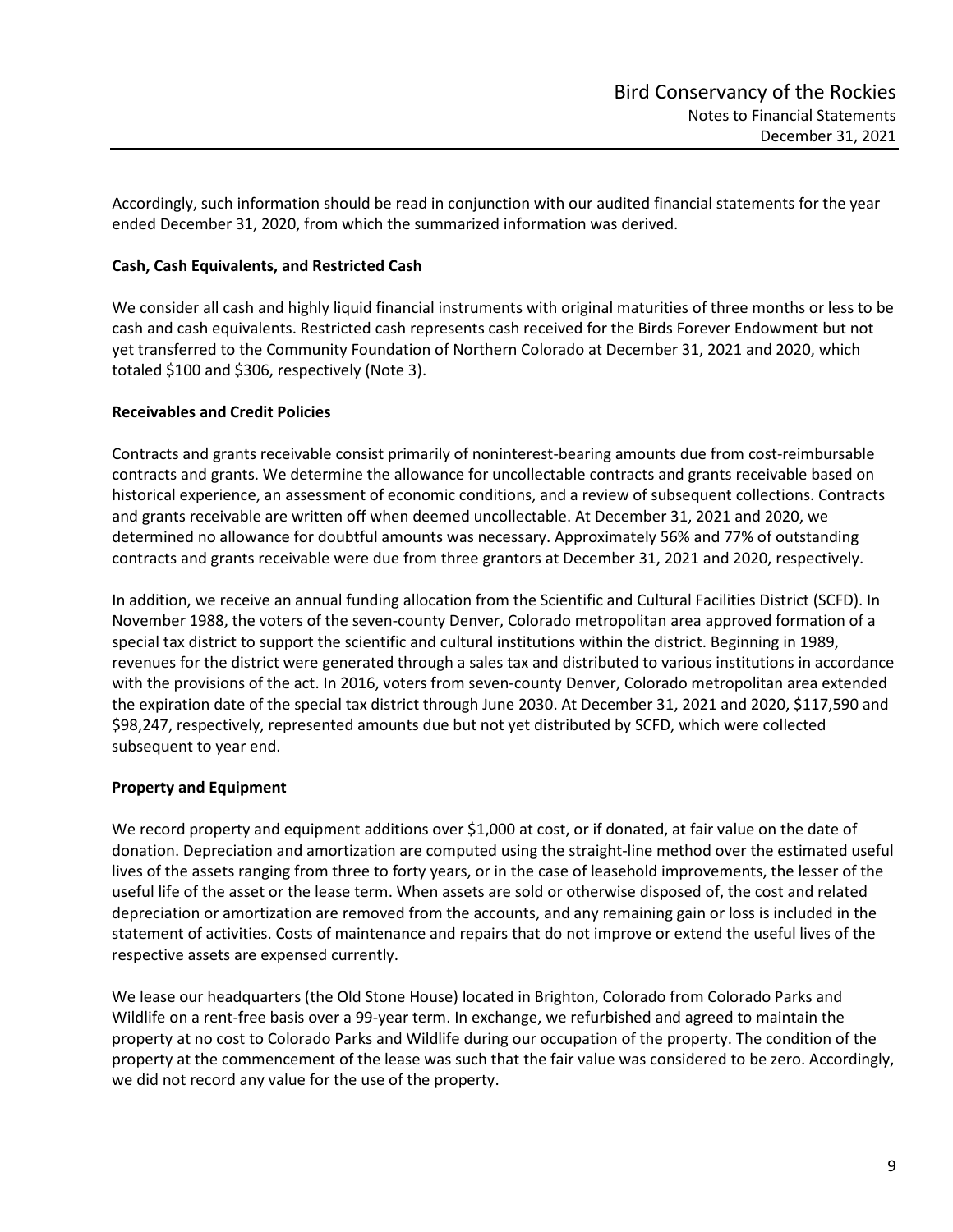We review the carrying values of property and equipment for impairment whenever events or circumstances indicate that the carrying value of an asset may not be recoverable from the estimated future cash flows expected to result from its use and eventual disposition. When considered impaired, an impairment loss is recognized to the extent carrying value exceeds the fair value of the asset. There were no indicators of asset impairment during the years ended December 31, 2021 and 2020.

## **Beneficial Interest in Assets Held by Community Foundation**

During the year ended December 31, 2018, we established an endowment fund to be held in perpetuity by the Community Foundation of Northern Colorado (the Foundation), named ourselves beneficiary, and made an initial transfer of \$12,636. We granted variance power to the Foundation which allows the Foundation to modify any condition or restriction on its distributions for any specified charitable purpose or to any specified organization if, in the sole judgment of the Foundation's Board of Directors, such restriction or condition becomes unnecessary, incapable of fulfillment, or inconsistent with the charitable needs of the community. The fund is held and invested by the Foundation for our benefit and is reported at fair value in the statement of financial position, with distributions and changes in fair value recognized in the statement of activities.

## **Net Assets**

Net assets, revenues, gains, and losses are classified based on the existence or absence of restrictions imposed by donors or certain grantors. Accordingly, net assets and changes therein are classified and reported as follows:

*Net Assets Without Donor Restrictions* – Net assets available for use in general operations and not subject to donor (or certain grantor) restrictions.

*Net Assets With Donor Restrictions* – Net assets subject to donor (or certain grantor) restrictions. Some restrictions are temporary in nature, such as those that will be met by the passage of time or other events specified by the donor. Other restrictions are perpetual in nature, where the donor stipulates that resources be maintained in perpetuity. We report conditional and unconditional contributions as restricted support if they are received with donor stipulations that limit the use of the donated assets. When a donor restriction expires, that is, when a stipulated time restriction ends, or purpose restriction is accomplished, net assets with donor restrictions are reclassified to net assets without donor restrictions and reported in the financial statements.

#### **Revenue and Revenue Recognition**

A substantial portion of our revenue is derived from cost-reimbursable federal and state contracts and grants, which are conditioned upon certain performance requirements and/or the incurrence of allowable qualifying expenses. Amounts received are recognized as revenue when we have incurred expenditures in compliance with specific contract grant provisions. Amounts received prior to incurring qualifying expenditures are reported as refundable advances in the statement of financial position. We received cost reimbursable grants of \$9,266,355 that have not been recognized at December 31, 2021 because qualifying expenditures have not yet been incurred. Advance payments of \$30,986 and \$34,062 were recognized in the statement of financial position as refundable advances as of December 31, 2021 and 2020, respectively. Claims for reimbursement filed by us are subject to audit and possible retroactive adjustment or disallowance. To date, no claims for reimbursement have been adjusted or disallowed, and we do not anticipate this happening in the future.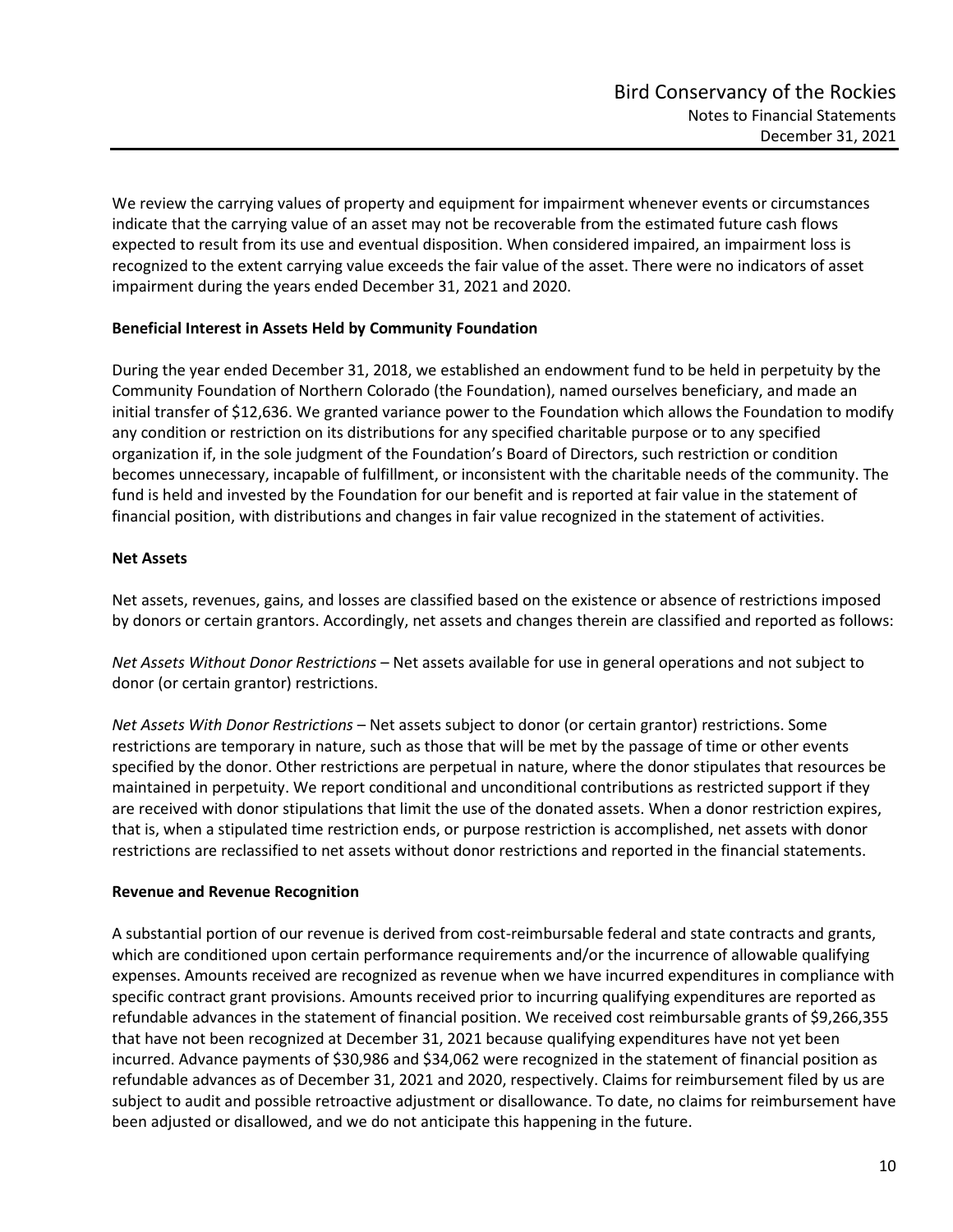Contributions are recognized when cash, securities or other assets, or an unconditional promise to give is received. Conditional promises to give, that is, those with a measurable performance or other barrier, and right of return, are not recognized until the conditions on which they depend have been substantially met. Special events revenue is comprised of an exchange element based upon the direct benefits donors receive and a contribution element for the difference. We recognize special events revenue equal to the fair value of direct benefits to donors when the special event takes place. We recognize the contribution element of special event revenue immediately, unless there is a right of return if the special event does not take place.

Program revenue is comprised of revenue from school field trips, summer camps and family, community and outreach events. We recognize program revenue at the point in time our performance obligation to provide the program services is met or when the field trip or event has taken place. Contract liabilities are reported as deferred revenue in the statement of financial position and consist of program service fees received in advance of the performance obligation being met.

During 2021 and 2020, we received significant portions of our contracts and grants revenue from the following:

|                                       | 2021 | 2020 |
|---------------------------------------|------|------|
|                                       |      |      |
| U.S. Fish and Wildlife Service        | 8%   | 10%  |
| National Fish and Wildlife Foundation | 18%  | 14%  |
| U.S. Forest Service                   | 16%  | 14%  |
| Colorado Parks and Wildlife           | 15%  | 11%  |

Members of our Board of Directors contributed \$177,922 and \$232,918 during the years ended December 31, 2021 and 2020, respectively.

#### **Grant and Indirect Cost Allocations**

In accordance with the terms of certain grant agreements, we are permitted to allocate and receive reimbursement for allowable indirect costs on a percentage-of-direct-costs basis. Indirect cost rates are approved by the various grantor agencies; however, reimbursement is limited to the lower of computed allowable indirect costs or actual indirect costs incurred.

#### **Donated Services and In-Kind Contributions**

Volunteers contribute significant amounts of time to our program services, administration, and fundraising and development activities; however, the financial statements do not reflect the value of these contributed services because they do not meet recognition criteria prescribed by generally accepted accounting principles. Although no amounts have been reflected in the financial statements, we estimate that 9,632 and 5,010 volunteer hours valued at approximately \$292,000 and \$148,000 were provided to us during the years ended December 31, 2021 and 2020, respectively. Contributed goods are recorded at fair value at the date of donation. We record donated professional services at the respective fair values of the services received. No significant contributions of such goods or services were received in 2021 and 2020.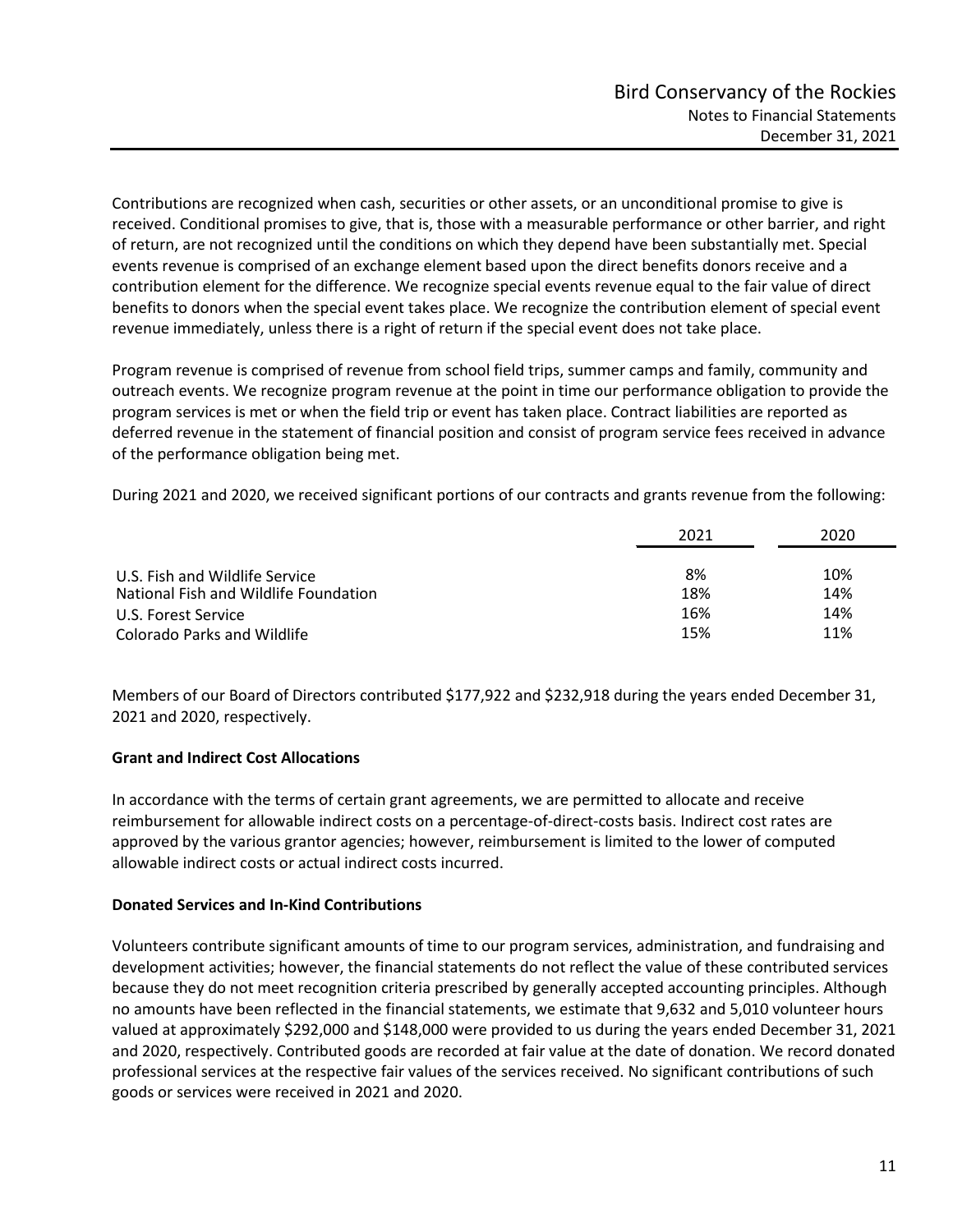## **Functional Allocation of Expenses**

The costs of program and supporting services activities have been summarized on a functional basis in the statement of activities. The statement of functional expenses presents the natural classification detail of expenses by function. Accordingly, certain costs have been allocated among the programs and supporting services benefited.

The financial statements report certain categories of expenses that are attributed to more than one program or supporting function. The expenses that are allocated include salaries, staff benefits and taxes which are allocated on the basis of time and effort and occupancy and repairs, information technology, depreciation and amortization, and bank and insurance, which are allocated on a square-footage basis.

#### **Income Taxes**

Bird Conservancy of the Rockies is organized as a Colorado nonprofit corporation and has been recognized by the Internal Revenue Service (IRS) as exempt from federal income taxes under Section 501(a) of the Internal Revenue Code as an organization described in section  $501(c)(3)$ , qualifies for the charitable contribution deduction and has been determined not to be a private foundation. We are annually required to file a Return of Organization Exempt from Income Tax (Form 990) with the IRS. In addition, we are subject to income tax on net income that is derived from business activities that are unrelated to our exempt purposes. We have determined the Organization is not subject to unrelated business income tax and have not filed an Exempt Organization Business Income Tax Return (Form 990-T) with the IRS.

## **Estimates**

The preparation of financial statements in conformity with generally accepted accounting principles requires management to make estimates and assumptions that affect the reported amounts of assets and liabilities at the date of the financial statements and the reported amounts of revenues and expenses during the reporting period. Actual results could differ from those estimates and those differences could be material.

#### **Financial Instruments and Credit Risk**

We manage deposit concentration risk by placing our cash and cash equivalents with financial institutions we believe to be creditworthy. At times, amounts on deposit may exceed insured limits. To date, we have not experienced losses in any of these accounts. Credit risk associated with SCFD, contracts, and grants receivable is considered minimal because substantial portions of the outstanding amounts are due from state and federal government agencies, and historically, uncollected balances have been minimal.

#### **Subsequent Events**

We have evaluated subsequent events through May 6, 2022, the date the financial statements were available to be issued.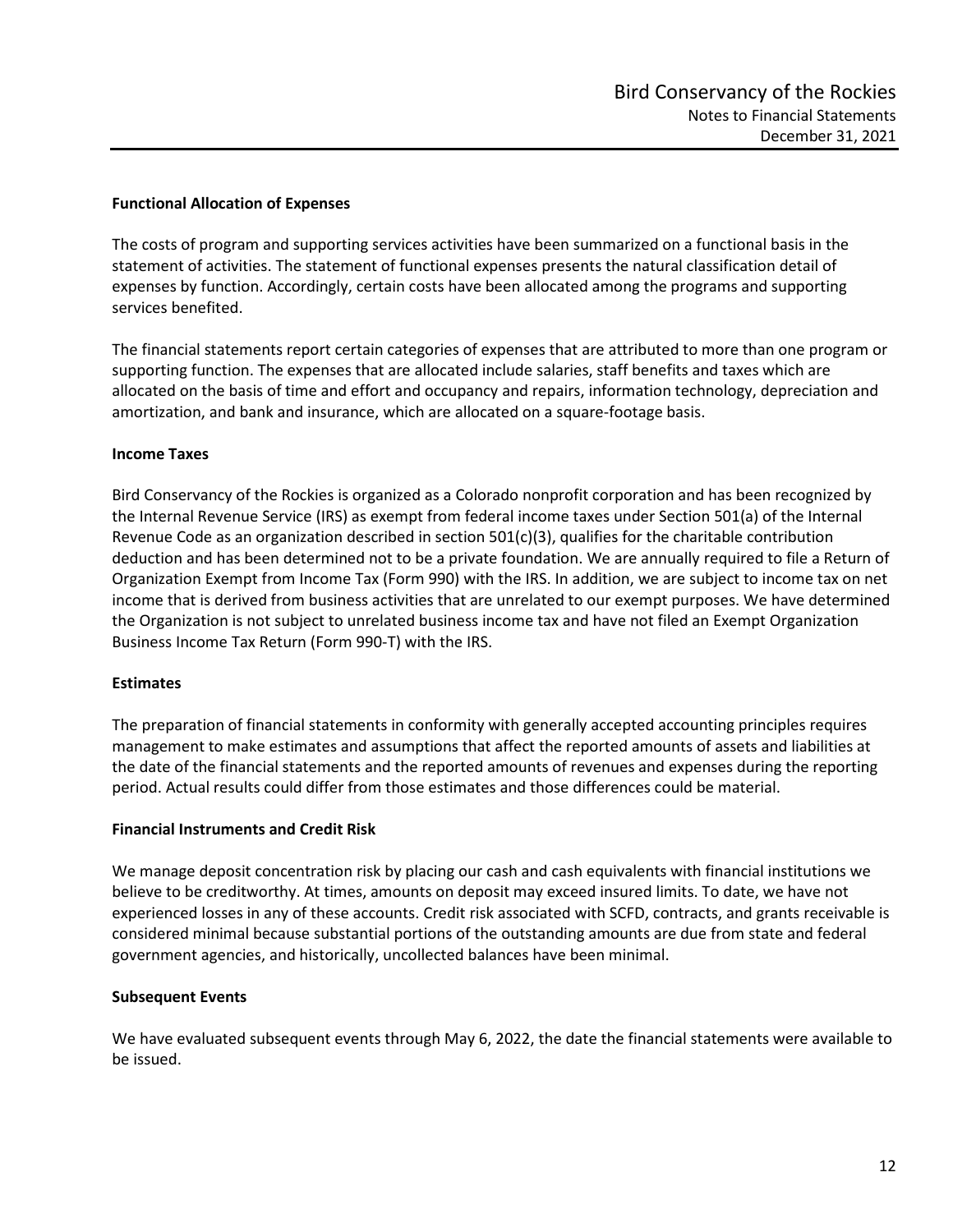## **Note 2 - Liquidity and Availability**

Financial assets available for general expenditures, that is, without donor or other restrictions limiting their use, within one year of the statement of financial position date, comprise the following:

|                                                                                                                             | 2021                            | 2020                           |
|-----------------------------------------------------------------------------------------------------------------------------|---------------------------------|--------------------------------|
| Cash and cash equivalents<br>Contracts and grants receivable<br>Receivable from Scientific and Cultural Facilities District | 1,491,467<br>822.417<br>117,590 | 1,272,207<br>515,895<br>98,247 |
|                                                                                                                             | 2,431,474                       | 1,886,349                      |

Our cash and cash equivalents at December 31, 2021 and 2020 include donor-restricted funds of \$826,444 and \$864,291, respectively, expected to be spent in the normal course of operations during the next fiscal year (Note 8).

We follow a policy of operating with a balanced budget. As part of our liquidity management plan, we have a line of credit that provides for available borrowings of up to \$500,000 (Note 5). The line of credit is reviewed and renewed by the bank annually.

## **Note 3 - Fair Value Measurements and Disclosures**

Certain assets are reported at fair value in the financial statements. Fair value is the price that would be received to sell an asset in an orderly transaction in the principal, or most advantageous, market at the measurement date under current market conditions regardless of whether that price is directly observable or estimated using another valuation technique. Inputs used to determine fair value refer broadly to the assumptions that market participants would use in pricing the asset, including assumptions about risk. Inputs may be observable or unobservable. Observable inputs are inputs that reflect the assumptions market participants would use in pricing the asset based on market data obtained from sources independent of the reporting entity. Unobservable inputs are inputs that reflect our own assumptions about the assumptions market participants would use in pricing the asset based on the best information available. A three-tier hierarchy categorizes the inputs as follows:

Level 1 – Quoted prices (unadjusted) in active markets for identical assets that can be accessed at the measurement date.

Level 2 – Inputs other than quoted prices included within Level 1 that are observable for the asset, either directly or indirectly. These include quoted prices for similar assets in active markets, quoted prices for identical or similar assets in markets that are not active, inputs other than quoted prices that are observable for the asset, and market-corroborated inputs.

Level 3 – Unobservable inputs for the asset. In these situations, we develop inputs using the best information available in the circumstances.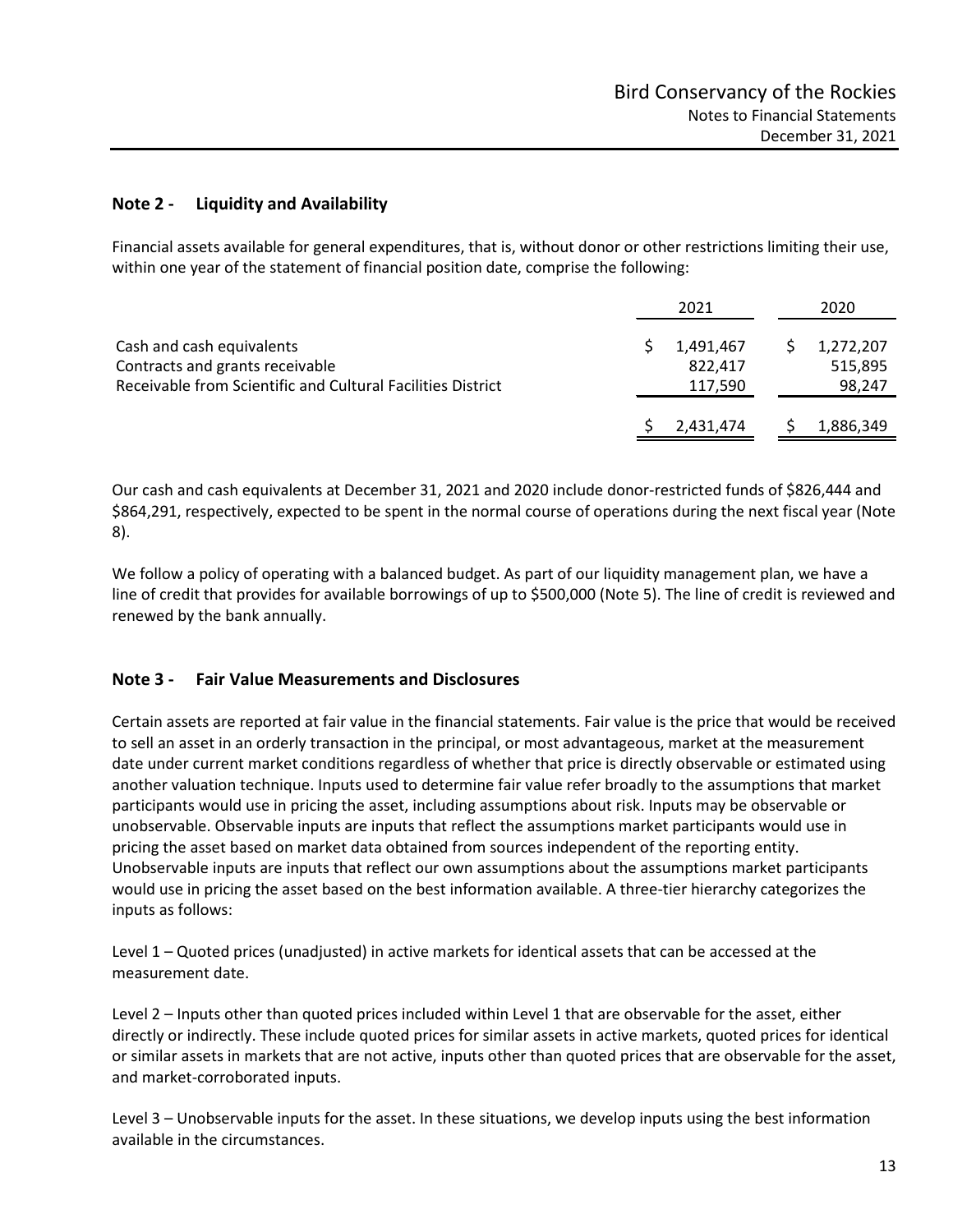In some cases, the inputs used to measure the fair value of an asset might be categorized within different levels of the fair value hierarchy. In those cases, the fair value measurement is categorized in its entirety in the same level of the fair value hierarchy as the lowest level input that is significant to the entire measurement. Assessing the significance of a particular input to the entire measurement requires judgment, taking into account factors specific to the asset. The categorization of an asset within the hierarchy is based upon the pricing transparency of the asset and does not necessarily correspond to our assessment of the quality, risk or liquidity profile of the asset.

Below is a reconciliation of the beginning and ending balance of our beneficial interest in assets held by the Community Foundation of Northern Colorado (the Foundation) measured at fair value on a recurring basis using significant unobservable inputs (Level 3) for the years ended December 31, 2021 and 2020:

|                                                                                              |  | 2020                         |  |                           |
|----------------------------------------------------------------------------------------------|--|------------------------------|--|---------------------------|
| Beginning balance<br>Transfer of endowment assets to the Foundation<br>Net investment return |  | 150,867<br>228,525<br>10,752 |  | 77,979<br>63,575<br>9,313 |
| Ending balance                                                                               |  | 390,144                      |  | 150,867                   |

At December 31, 2021 and 2020, cash held for transfer to community foundation of \$100 and \$306, respectively, was transferred to the Foundation subsequent to year end.

## **Note 4 - Property and Equipment**

Property and equipment consists of the following at December 31, 2021 and 2020:

|                                                                             | 2021 |                    |    | 2020               |  |  |
|-----------------------------------------------------------------------------|------|--------------------|----|--------------------|--|--|
| Restoration costs - the Old Stone House<br><b>Building and improvements</b> | \$   | 541,317<br>209,769 | \$ | 541,317<br>209,769 |  |  |
| Furnishings and fixtures                                                    |      | 38,567             |    | 38,567             |  |  |
| Computers and software                                                      |      | 207,615            |    | 201,352            |  |  |
| Equipment                                                                   |      | 9,495              |    | 9,495              |  |  |
| Vehicles                                                                    |      | 51,571             |    | 35,567             |  |  |
|                                                                             |      | 1,058,334          |    | 1,036,067          |  |  |
| Less accumulated depreciation and amortization                              |      | (699,653)          |    | (652, 436)         |  |  |
|                                                                             |      | 358,681            | Ś  | 383,631            |  |  |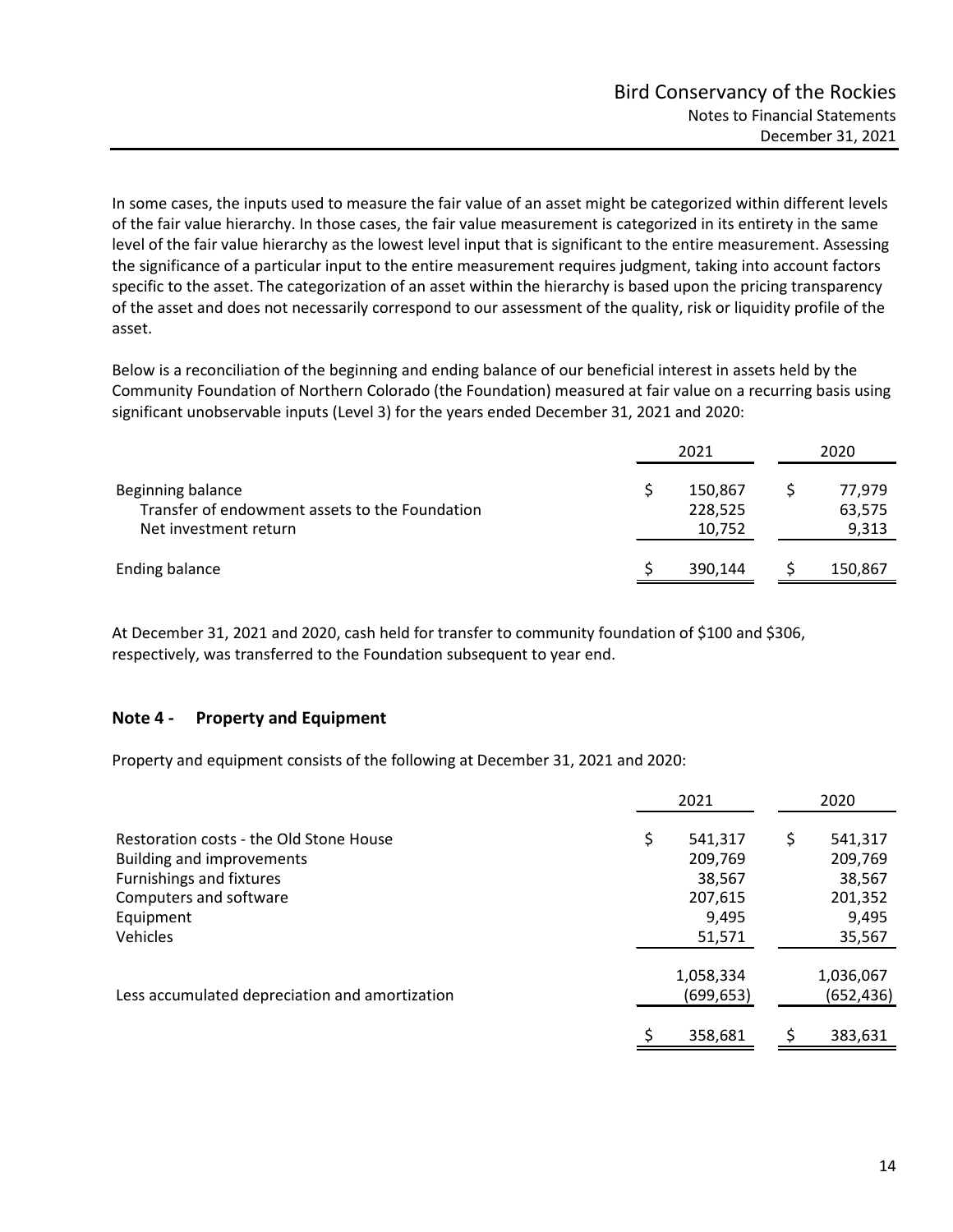# **Note 5 - Line of Credit**

We have a \$500,000 revolving line of credit with a bank, secured by accounts receivable. Borrowings under the agreement bear interest at the Wall Street Journal Prime Rate plus 1.00%, or a floor of 4.25% (4.25% at December 31, 2021 and 2020). Accrued interest and principal are due June 4, 2022. The agreement requires us to comply with certain financial and non-financial covenants. There was no balance outstanding at December 31, 2021 and 2020 under the line.

## **Note 6 - Refundable Advance – Paycheck Protection Program (PPP) Loan**

In January 2021 and April 2020, we were granted a \$652,949 loan under the Payroll Protection Program by a Small Business Administration (SBA) approved partner. The loans were uncollateralized and fully guaranteed by the federal government. We were eligible for loan forgiveness of up to 100% of each of the loans, upon meeting certain requirements. We initially recorded the loans as a refundable advance. We were granted full forgiveness of each of the loans in January 2021 and in November 2021. Proceeds from the loans were eligible for forgiveness if used for certain payroll, rent, software and utility expenses. Government assistance revenue of \$1,305,898 has been recorded for the year ended December 31, 2021.

## **Note 7 - Leases**

We lease office space under a noncancelable operating lease expiring in January 2023. We also lease various equipment items through 2025. During 2020, we received lease incentives in the amount of \$12,604 under an equipment lease that will be amortized against rent expenses for the duration of the lease term.

Future minimum lease payments are as follows:

| Years Ending December 31,    |                                           |
|------------------------------|-------------------------------------------|
| 2022<br>2023<br>2024<br>2025 | \$<br>71,499<br>12,203<br>10,945<br>7,173 |
|                              | 101,820                                   |

Rent expense for the years ended December 31, 2021 and 2020 totaled \$82,073 and \$68,667, respectively.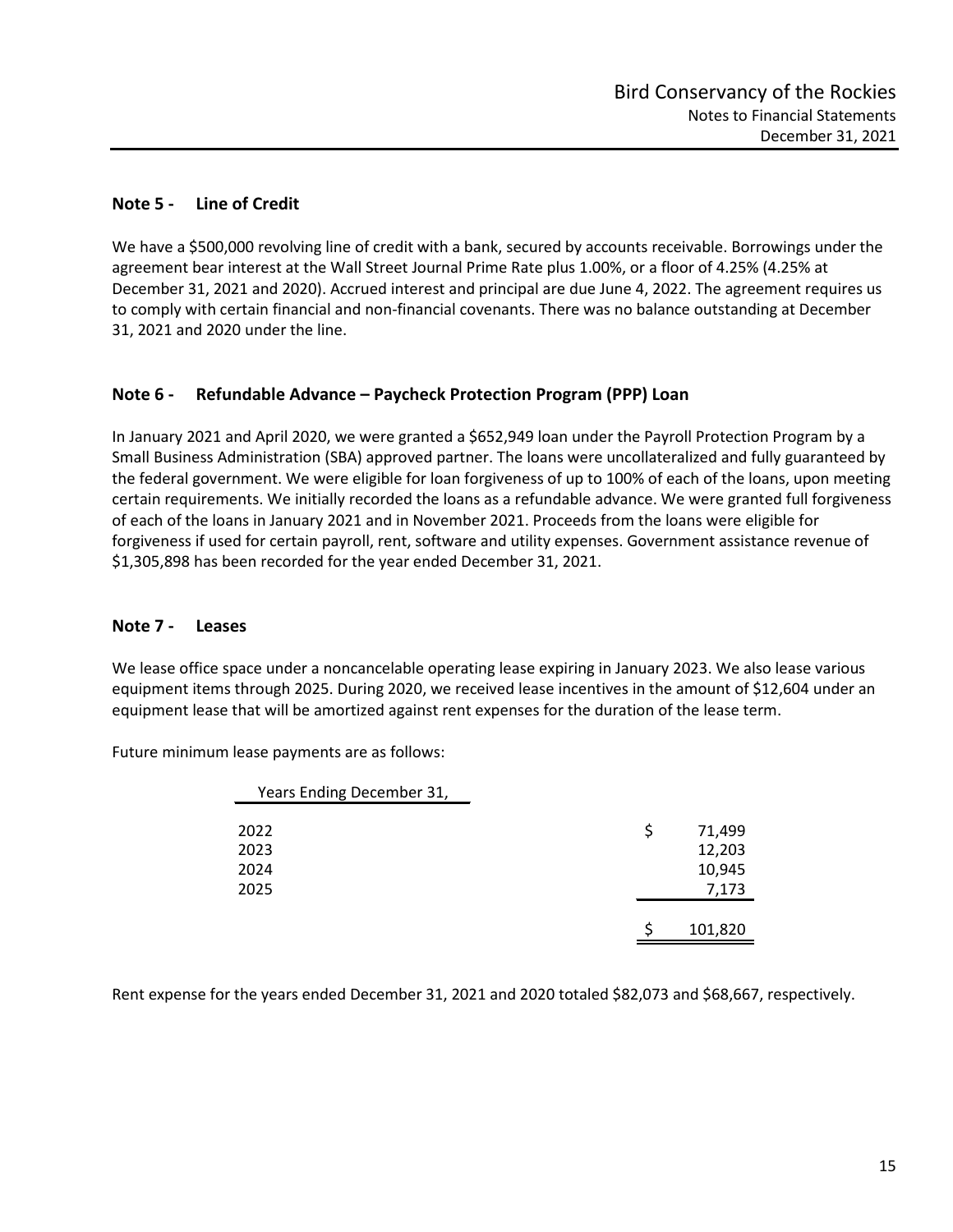## **Note 8 - Net Assets With Donor Restrictions**

Net assets with donor restrictions are restricted for the following purposes at December 31, 2021 and 2020:

|                                                                                                          | 2021          |    | 2020      |  |
|----------------------------------------------------------------------------------------------------------|---------------|----|-----------|--|
| Subject to expenditure for specified purpose                                                             |               |    |           |  |
| Science programs                                                                                         | \$<br>317,795 | \$ | 114,254   |  |
| Stewardship programs                                                                                     | 32,357        |    | 40,404    |  |
| <b>Educational programs</b>                                                                              | 10,215        |    | 8,181     |  |
| <b>Grassland Summit</b>                                                                                  | 111,618       |    | 178,008   |  |
| <b>KFF Grassland Project</b>                                                                             | 616,809       |    | 957,988   |  |
| Old Stone House                                                                                          | 7,250         |    | 7,250     |  |
|                                                                                                          |               |    |           |  |
|                                                                                                          | 1,096,044     |    | 1,306,085 |  |
|                                                                                                          |               |    |           |  |
| Birds Forever Endowment - perpetual in nature, distributions<br>from which are available for general use |               |    |           |  |
| Beneficial interest in assets held by community foundation                                               | 390,144       |    | 150,867   |  |
| Cash held for transfer to community foundation                                                           | 100           |    | 306       |  |
|                                                                                                          |               |    |           |  |
|                                                                                                          | 390,244       |    | 151,173   |  |
|                                                                                                          | 1,486,288     | Ş  | 1,457,258 |  |

Net assets released from restrictions by incurring expenses satisfying the restricted purposes totaled \$612,434 and \$567,698 for the years ended December 31, 2021 and 2020, respectively.

## **Note 9 - Employee Benefits**

We sponsor a tax-deferred annuity plan (the Plan) qualified under Section 403(b) of the Internal Revenue Code (IRC) covering all full-time employees. Under the Plan, we match employee voluntary salary reductions up to 3% of each employee's gross compensation. During the years ended December 31, 2021 and 2020, we contributed \$69,048 and \$66,342 to the Plan, respectively.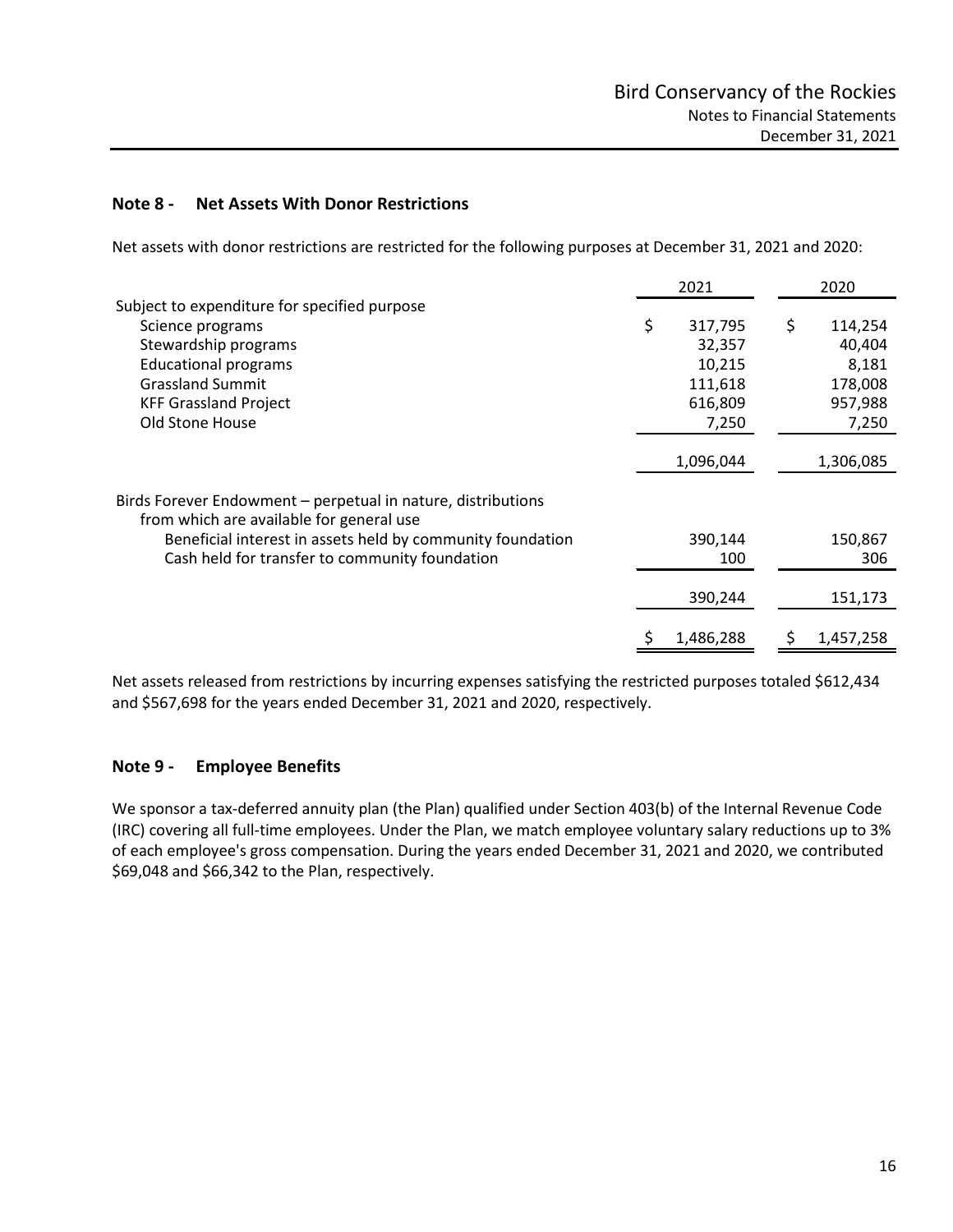Federal Awards Reports in Accordance with the Uniform Guidance December 31, 2021

Rocky Mountain Bird Observatory d/b/a Bird Conservancy of the Rockies

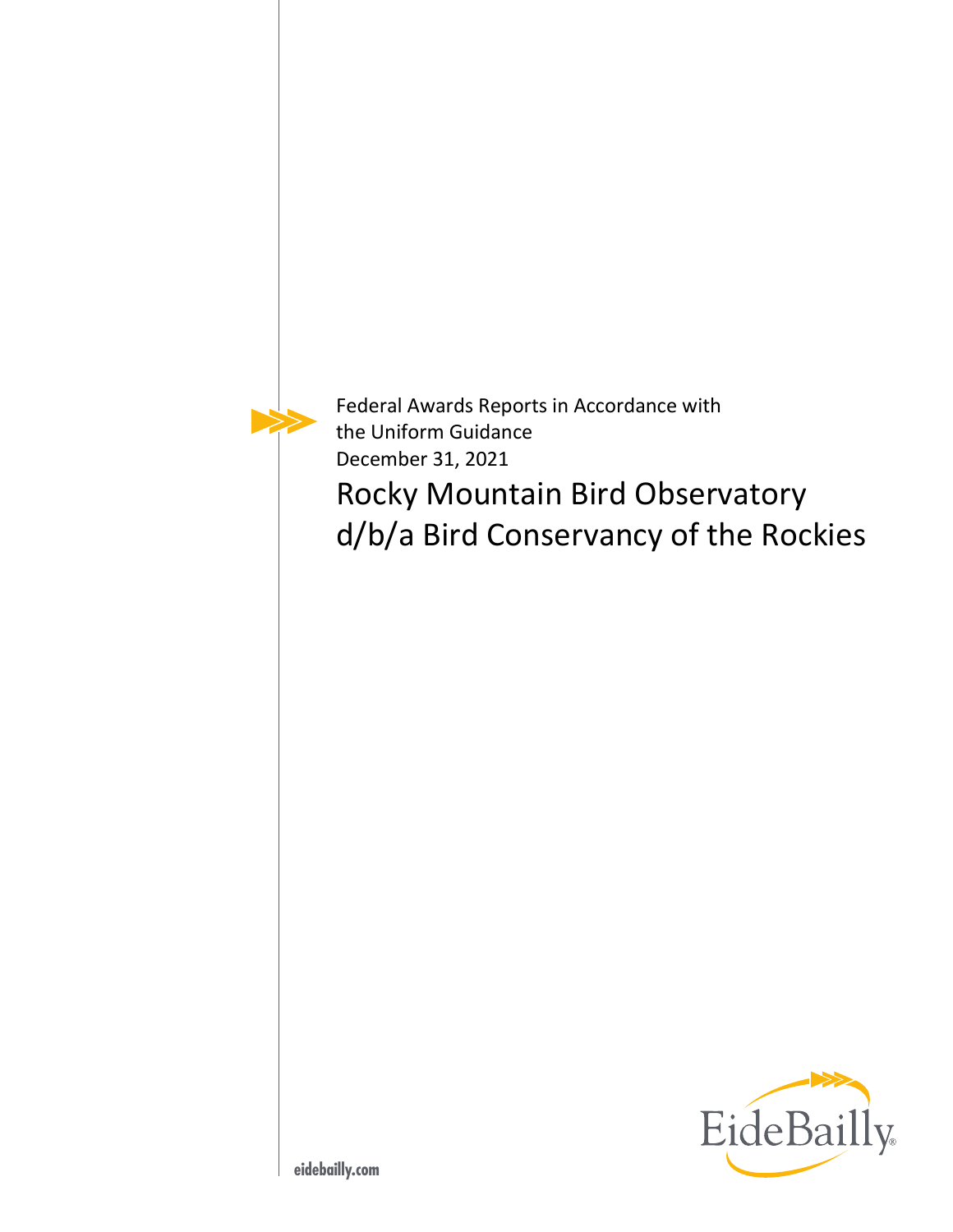| Independent Auditor's Report on Internal Control over Financial Reporting and on Compliance and Other<br>Matters Based on an Audit of Financial Statements Performed in Accordance with Government Auditing               |  |
|---------------------------------------------------------------------------------------------------------------------------------------------------------------------------------------------------------------------------|--|
| Independent Auditor's Report on Compliance for Each Major Federal Program; Report on Internal Control over<br>Compliance; and Report on the Schedule of Expenditures of Federal Awards Required by the Uniform Guidance 3 |  |
|                                                                                                                                                                                                                           |  |
|                                                                                                                                                                                                                           |  |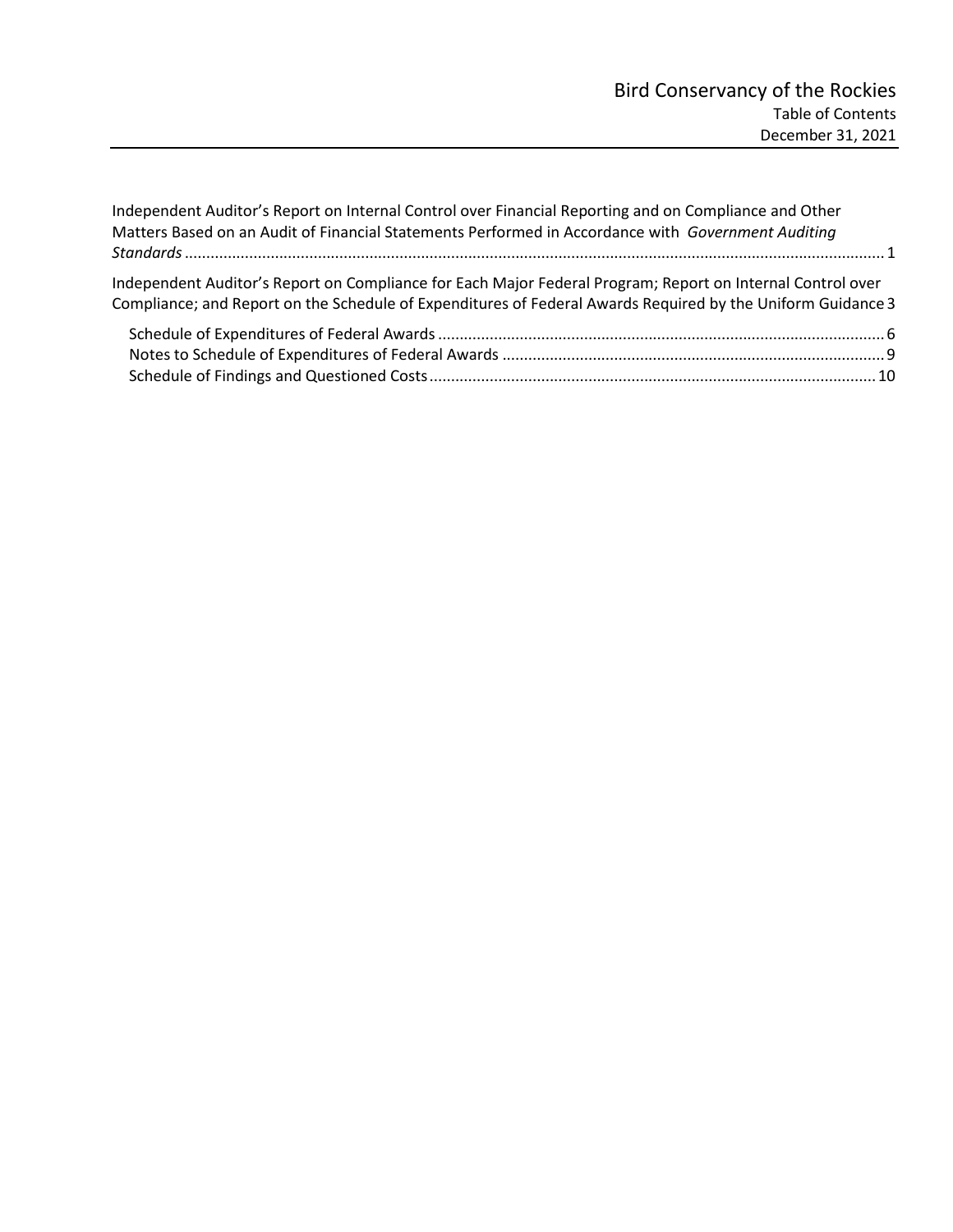

**CPAs & BUSINESS ADVISORS** 

## <span id="page-20-0"></span>**Independent Auditor's Report on Internal Control over Financial Reporting and on Compliance and Other Matters Based on an Audit of Financial Statements Performed in Accordance with**  *Government Auditing Standards*

Board of Directors Rocky Mountain Bird Observatory d/b/a Bird Conservancy of the Rockies Brighton, Colorado

We have audited in accordance with auditing standards generally accepted in the United States of America and the standards applicable to financial audits contained in *Government Auditing Standards,*  issued by the Comptroller General of the United States, the financial statements of Rocky Mountain Bird Observatory d/b/a Bird Conservancy of the Rockies (the Organization), which comprise the statement of financial position as of December 31, 2021, and the related statements of activities, functional expenses, and cash flows for the year then ended, and the related notes to the financial statements, and have issued our report thereon dated May 6, 2022.

#### **Report on Internal Control over Financial Reporting**

In planning and performing our audit of the financial statements, we considered the Organization's internal control over financial reporting (internal control) as a basis for designing the audit procedures that are appropriate in the circumstances for the purpose of expressing our opinion on the financial statements, but not for the purpose of expressing an opinion on the effectiveness of the Organization's internal control. Accordingly, we do not express an opinion on the effectiveness of the Organization's internal control.

A *deficiency in internal control* exists when the design or operation of a control does not allow management or employees, in the normal course of performing their assigned functions, to prevent, or detect and correct, misstatements on a timely basis. A *material weakness* is a deficiency, or a combination of deficiencies, in internal control, such that there is a reasonable possibility that a material misstatement of the entity's financial statements will not be prevented, or detected and corrected on a timely basis. A *significant deficiency* is a deficiency, or a combination of deficiencies, in internal control that is less severe than a material weakness, yet important enough to merit attention by those charged with governance.

Our consideration of internal control was for the limited purpose described in the first paragraph of this section and was not designed to identify all deficiencies in internal control that might be material weaknesses or significant deficiencies. Given these limitations, during our audit, we did not identify any deficiencies in internal control that we consider to be material weaknesses. However, material weaknesses or significant deficiencies may exist that were not identified.

**What inspires you, inspires us. | eidebailly.com**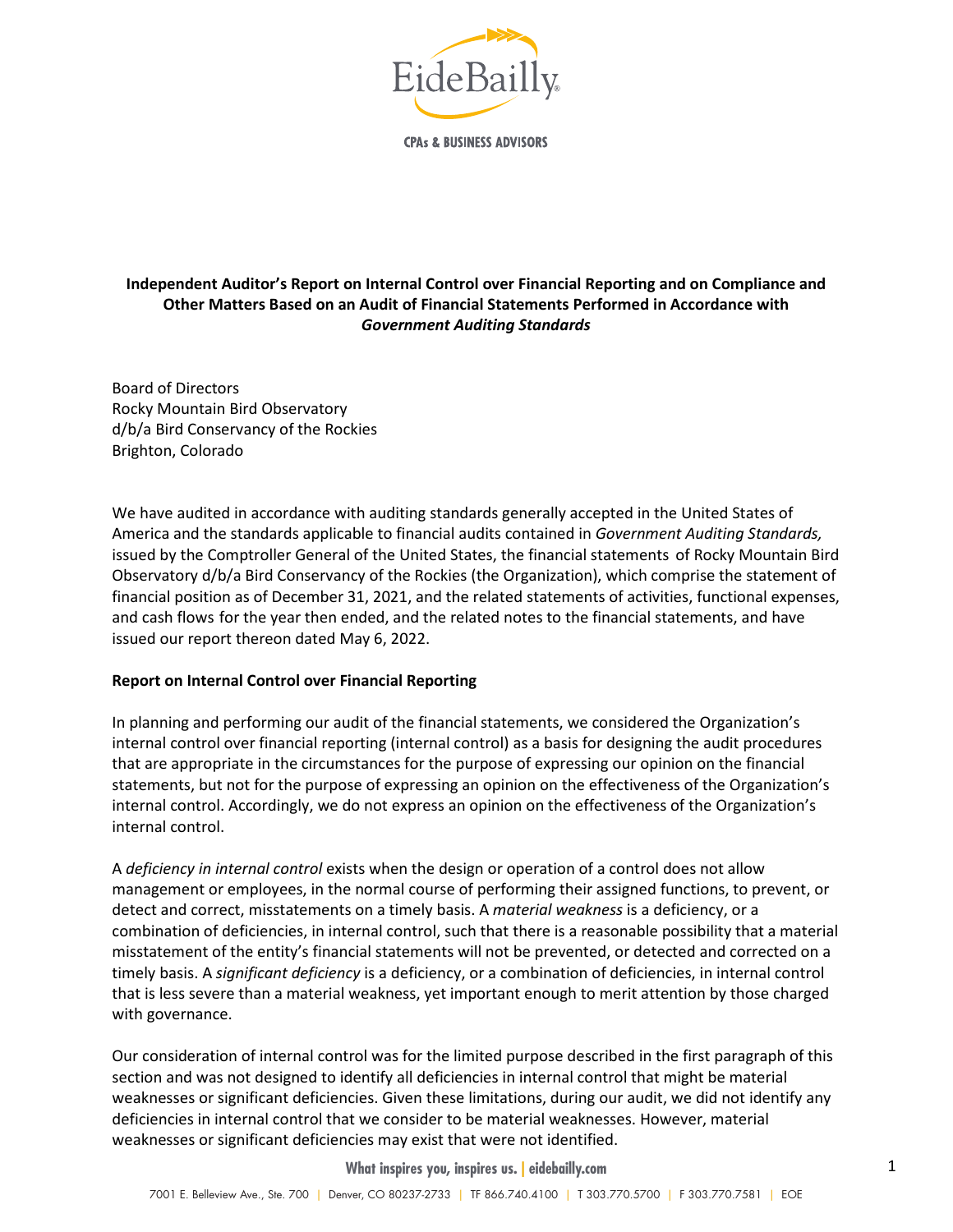#### **Report on Compliance and Other Matters**

As part of obtaining reasonable assurance about whether the Organization's financial statements are free from material misstatement, we performed tests of its compliance with certain provisions of laws, regulations, contracts, and grant agreements, noncompliance with which could have a direct and material effect on the financial statements. However, providing an opinion on compliance with those provisions was not an objective of our audit, and accordingly, we do not express such an opinion. The results of our tests disclosed no instances of noncompliance or other matters that are required to be reported under *Government Auditing Standards*.

#### **Purpose of this Report**

The purpose of this report is solely to describe the scope of our testing of internal control and compliance and the results of that testing, and not to provide an opinion on the effectiveness of the Organization's internal control or on compliance. This report is an integral part of an audit performed in accordance with *Government Auditing Standards* in considering the Organization's internal control and compliance. Accordingly, this communication is not suitable for any other purpose.

Gade Sailly LLP<br>Denver, Colorado

May 6, 2022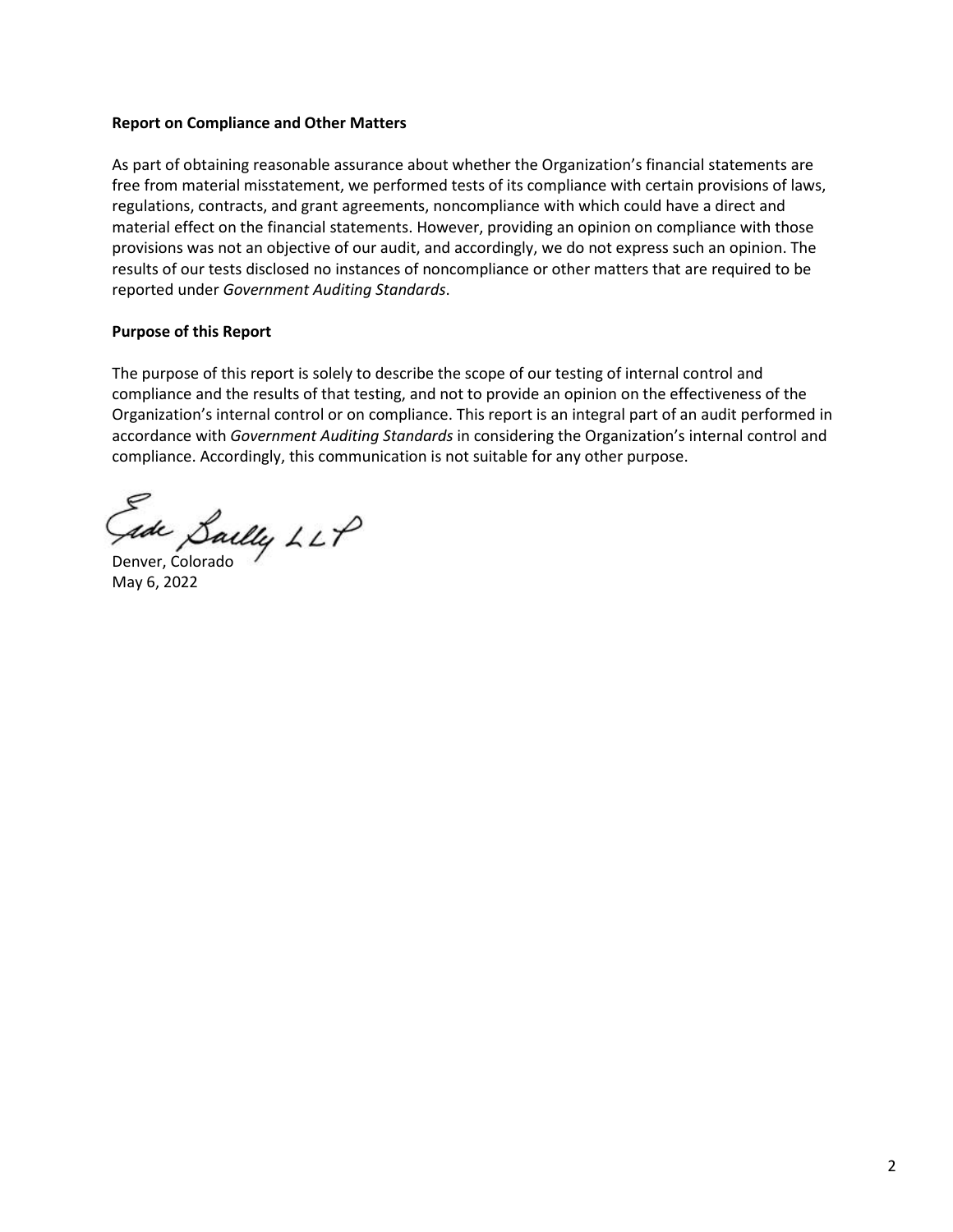

**CPAs & BUSINESS ADVISORS** 

## <span id="page-22-0"></span>**Independent Auditor's Report on Compliance for Each Major Federal Program; Report on Internal Control over Compliance; and Report on the Schedule of Expenditures of Federal Awards Required by the Uniform Guidance**

Board of Directors Rocky Mountain Bird Observatory d/b/a Bird Conservancy of the Rockies Brighton, Colorado

#### **Report on Compliance for Each Major Federal Program**

#### *Opinion on Each Major Federal Program*

We have audited Rocky Mountain Bird Observatory d/b/a Bird Conservancy of the Rockies (the Organization)'s compliance with the types of compliance requirements identified as subject to audit in the *OMB Compliance Supplement* that could have a direct and material effect on each of the Organization's major federal programs for the year ended December 31, 2021. The Organization's major federal programs are identified in the summary of auditor's results section of the accompanying schedule of findings and questioned costs.

In our opinion, the Organization complied, in all material respects, with the compliance requirements referred to above that could have a direct and material effect on each of its major federal programs for the year ended December 31, 2021.

#### *Basis for Opinion on Each Major Federal Program*

We conducted our audit of compliance in accordance with auditing standards generally accepted in the United States of America (GAAS); the standards applicable to financial audits contained in *Government Auditing Standards* issued by the Comptroller General of the United States (*Government Auditing Standards*); and the audit requirements of Title 2 U.S. *Code of Federal Regulations* Part 200, *Uniform Administrative Requirements, Cost Principles, and Audit Requirements for Federal Awards* (Uniform Guidance). Our responsibilities under those standards and the Uniform Guidance are further described in the Auditor's Responsibilities for the Audit of Compliance section of our report.

We are required to be independent of the Organization and to meet our other ethical responsibilities, in accordance with relevant ethical requirements relating to our audit. We believe that the audit evidence we have obtained is sufficient and appropriate to provide a basis for our opinion on compliance for each major federal program. Our audit does not provide a legal determination of the Organization's compliance with the compliance requirements referred to above.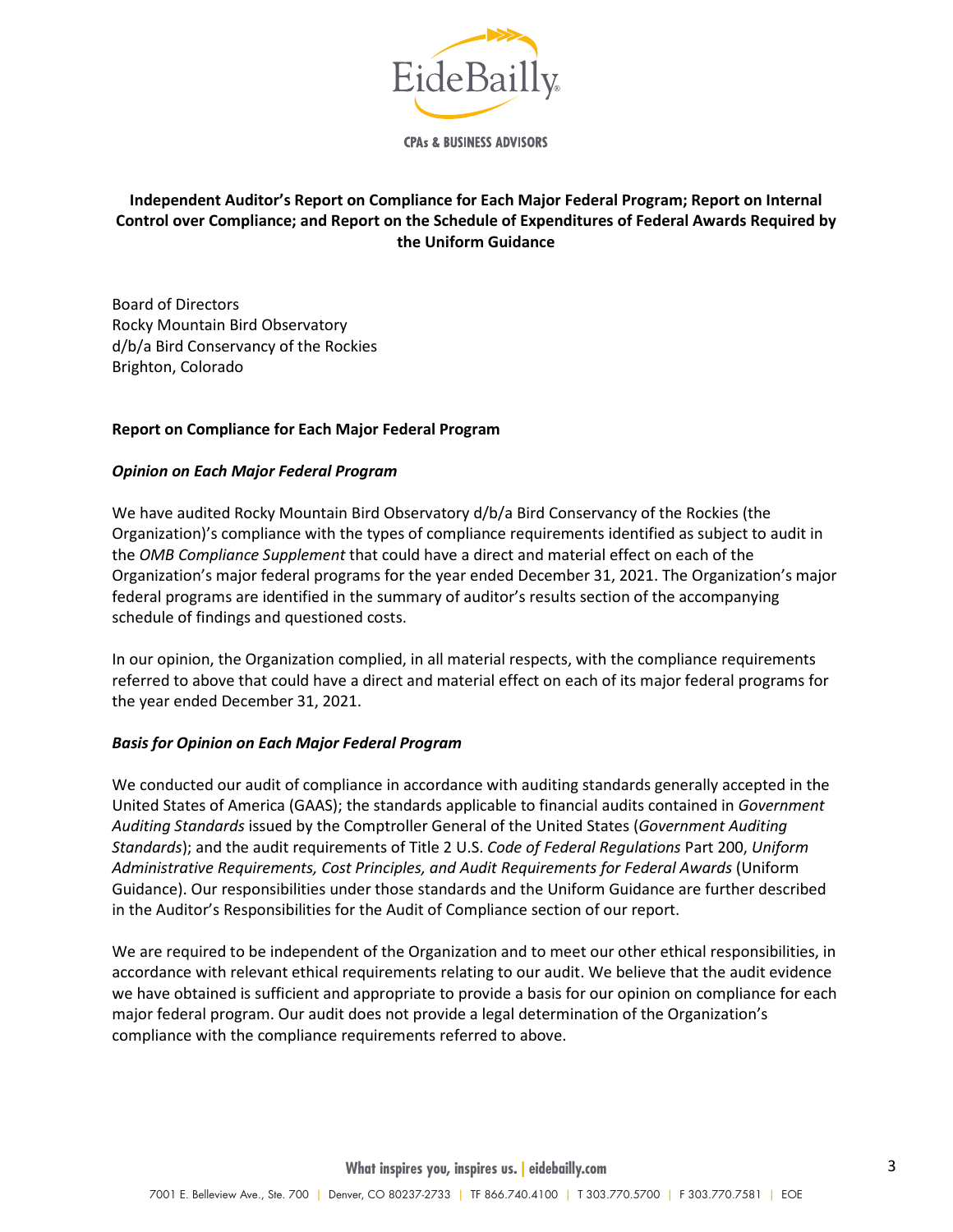## *Responsibilities of Management for Compliance*

Management is responsible for compliance with the requirements referred to above and for the design, implementation, and maintenance of effective internal control over compliance with the requirements of laws, statutes, regulations, rules and provisions of contracts or grant agreements applicable to the Organization's federal programs.

## *Auditor's Responsibilities for the Audit of Compliance*

Our objectives are to obtain reasonable assurance about whether material noncompliance with the compliance requirements referred to above occurred, whether due to fraud or error, and express an opinion on the Organization's compliance based on our audit. Reasonable assurance is a high level of assurance but is not absolute assurance and therefore is not a guarantee that an audit conducted in accordance with GAAS, *Government Auditing Standards*, and the Uniform Guidance will always detect material noncompliance when it exists. The risk of not detecting material noncompliance resulting from fraud is higher than for that resulting from error, as fraud may involve collusion, forgery, intentional omissions, misrepresentations, or the override of internal control. Noncompliance with the compliance requirements referred to above is considered material, if there is a substantial likelihood that, individually or in the aggregate, it would influence the judgment made by a reasonable user of the report on compliance about the Organization's compliance with the requirements of each major federal program as a whole.

In performing an audit in accordance with GAAS, *Government Auditing Standards*, and the Uniform Guidance, we:

- Exercise professional judgment and maintain professional skepticism throughout the audit.
- Identify and assess the risks of material noncompliance, whether due to fraud or error, and design and perform audit procedures responsive to those risks. Such procedures include examining, on a test basis, evidence regarding the Organization's compliance with the compliance requirements referred to above and performing such other procedures as we considered necessary in the circumstances.
- Obtain an understanding of the Organization's internal control over compliance relevant to the audit in order to design audit procedures that are appropriate in the circumstances and to test and report on internal control over compliance in accordance with the Uniform Guidance, but not for the purpose of expressing an opinion on the effectiveness of the Organization's internal control over compliance. Accordingly, no such opinion is expressed.

We are required to communicate with those charged with governance regarding, among other matters, the planned scope and timing of the audit and any significant deficiencies and material weaknesses in internal control over compliance that we identified during the audit.

#### **Report on Internal Control over Compliance**

*A deficiency in internal control over compliance* exists when the design or operation of a control over compliance does not allow management or employees, in the normal course of performing their assigned functions, to prevent, or detect and correct, noncompliance with a type of compliance requirement of a federal program on a timely basis. *A material weakness in internal control over compliance* is a deficiency, or a combination of deficiencies, in internal control over compliance, such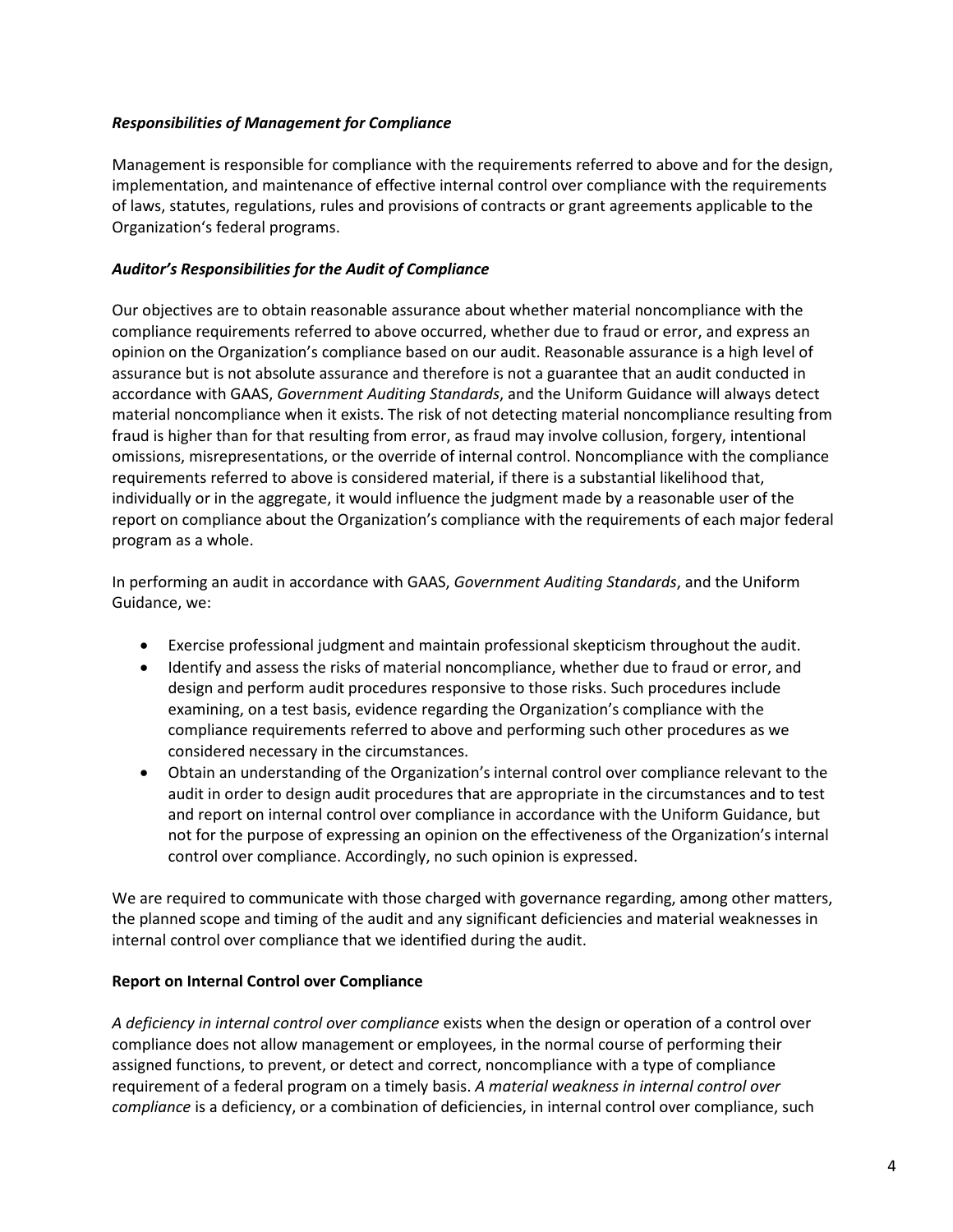that there is a reasonable possibility that material noncompliance with a type of compliance requirement of a federal program will not be prevented, or detected and corrected, on a timely basis. *A significant deficiency in internal control over compliance* is a deficiency, or a combination of deficiencies, in internal control over compliance with a type of compliance requirement of a federal program that is less severe than a material weakness in internal control over compliance, yet important enough to merit attention by those charged with governance.

Our consideration of internal control over compliance was for the limited purpose described in the Auditor's Responsibilities for the Audit of Compliance section above and was not designed to identify all deficiencies in internal control over compliance that might be material weaknesses or significant deficiencies in internal control over compliance. Given these limitations, during our audit we did not identify any deficiencies in internal control over compliance that we consider to be material weaknesses, as defined above. However, material weaknesses or significant deficiencies in internal control over compliance may exist that were not identified.

Our audit was not designed for the purpose of expressing an opinion on the effectiveness of internal control over compliance. Accordingly, no such opinion is expressed.

The purpose of this report on internal control over compliance is solely to describe the scope of our testing of internal control over compliance and the results of that testing based on the requirements of the Uniform Guidance. Accordingly, this report is not suitable for any other purpose.

#### **Report on Schedule of Expenditures of Federal Awards Required by the Uniform Guidance**

We have audited the financial statements of the Organization as of and for the year ended December 31, 2021 and have issued our report thereon dated May 6, 2022, which contained an unmodified opinion on those financial statements. Our audit was conducted for the purpose of forming an opinion on the financial statements as a whole. The accompanying schedule of expenditures of federal awards is presented for purposes of additional analysis as required by the Uniform Guidance and is not a required part of the financial statements. Such information is the responsibility of management and was derived from and relates directly to the underlying accounting and other records used to prepare the financial statements. The information has been subjected to the auditing procedures applied in the audit of the financial statements and certain additional procedures, including comparing and reconciling such information directly to the underlying accounting and other records used to prepare the financial statements or to the financial statements themselves, and other additional procedures in accordance with auditing standards generally accepted in the United States of America. In our opinion, the schedule of expenditures of federal awards is fairly stated in all material respects in relation to the financial statements as a whole.

Gade Saelly LLP<br>Denver, Colorado

May 6, 2022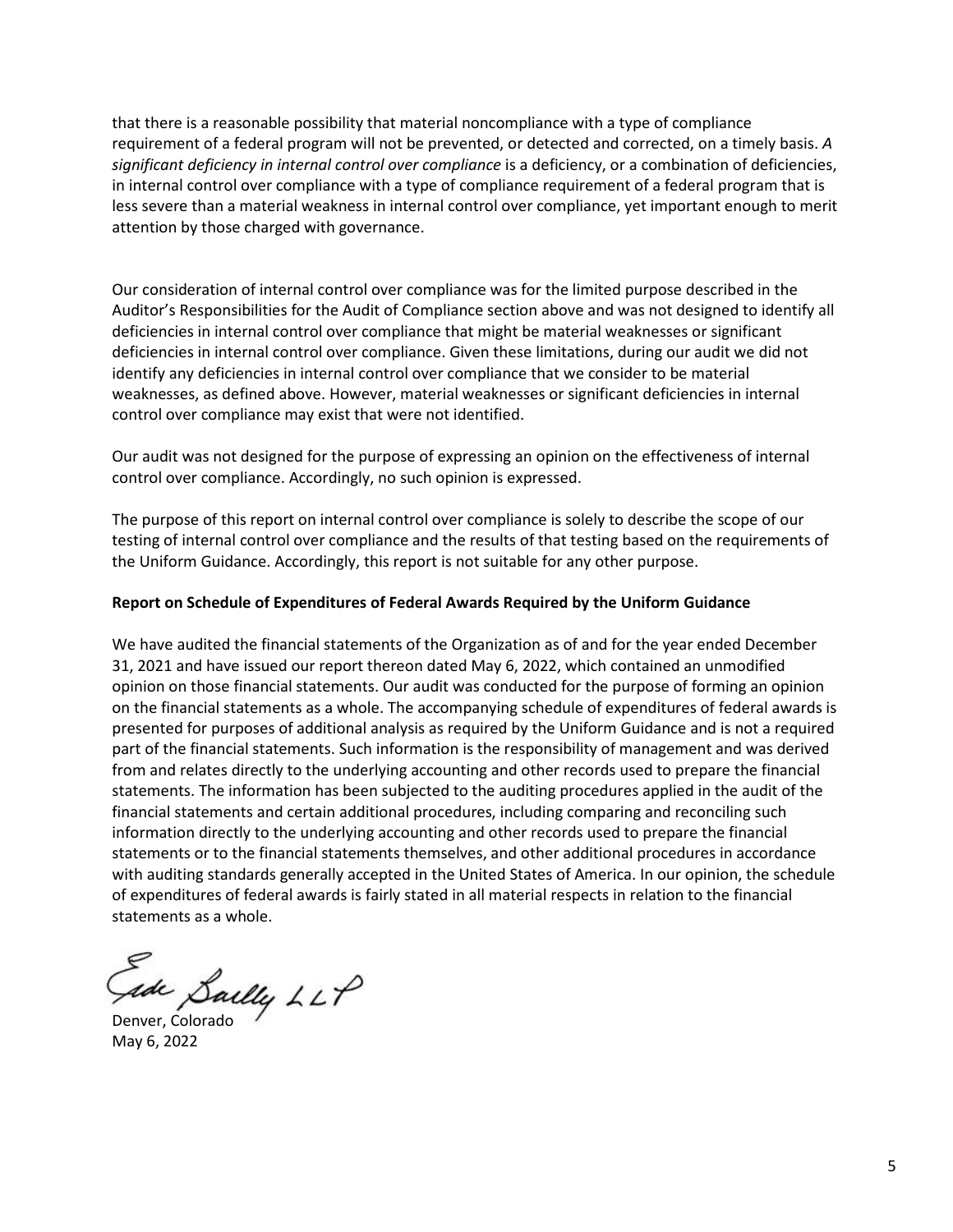# Bird Conservancy of the Rockies Schedule of Expenditures of Federal Awards Year Ended December 31, 2021

<span id="page-25-0"></span>

| Federal Grantor/<br>Pass-through Grantor/<br>Program or Cluster Title | <b>Federal Financial</b><br>Assistance Listing/<br><b>CFDA Number</b> | Pass-Through<br><b>Entity Identifying</b><br>Number | Federal<br>Expenditures |
|-----------------------------------------------------------------------|-----------------------------------------------------------------------|-----------------------------------------------------|-------------------------|
| <b>U.S. Department of Agriculture</b>                                 |                                                                       |                                                     |                         |
| <b>Conservation Reserve Program</b>                                   | 10.069                                                                | N/A                                                 | \$<br>102,140           |
| Soil and Water Conservation                                           | 10.902                                                                | N/A                                                 | 137,379                 |
| <b>Environmental Quality Incentives Program</b>                       | 10.912                                                                | N/A                                                 | 200,541                 |
| Conservation Stewardship Program                                      | 10.924                                                                | N/A                                                 | 230,559                 |
| Agricultural Conservation Easement Program                            | 10.931                                                                | N/A                                                 | 26,723                  |
| <b>Subtotal Direct Programs</b>                                       |                                                                       |                                                     | 697,342                 |
|                                                                       |                                                                       |                                                     |                         |
| Pass-Through Program from                                             |                                                                       |                                                     |                         |
| National Fish and Wildlife Foundation:                                |                                                                       |                                                     |                         |
| <b>Conservation Reserve Program</b>                                   | 10.069                                                                | 2501.20.066963                                      | 9,997                   |
| United States Fish and Wildlife: International                        | 10.684                                                                | 20-DG-11132762-353                                  | 60,646                  |
| Soil and Water Conservation Districts of Montana:                     |                                                                       |                                                     |                         |
| Farm Bill Program Implementation                                      | 10.902                                                                | 68-0325-18-005                                      | 21,660                  |
| National Fish and Wildlife Foundation: Soil and                       |                                                                       |                                                     |                         |
| <b>Water Conservation</b>                                             | 10.902                                                                | 2004.17.058688                                      | 15,490                  |
|                                                                       | 10.902                                                                | 2004.18.062957                                      | 13,401                  |
|                                                                       | 10.902                                                                | 2501.20.066963                                      | 41,715                  |
|                                                                       | 10.902                                                                | 2004.19.066493                                      | 74,848                  |
| National Fish and Wildlife Foundation:                                |                                                                       |                                                     |                         |
| <b>Environmental Quality Incentives Program</b>                       | 10.912                                                                | 0801.17.061167                                      | 36,578                  |
|                                                                       | 10.912                                                                | 2004.18.062957                                      | 14,289                  |
|                                                                       | 10.912                                                                | 2504.20.066858                                      | 66,726                  |
| The Nature Conservancy:                                               |                                                                       |                                                     |                         |
| <b>Environmental Quality Incentives Program</b>                       | 10.912                                                                | G112019-BCR                                         | 35,080                  |
| Soil and Water Conservation Districts of Montana:                     |                                                                       |                                                     |                         |
| <b>Environmental Quality Incentives Program</b>                       | 10.912                                                                | 68-0325-18-005                                      | 5,415                   |
| Soil and Water Conservation Districts of Montana:                     |                                                                       |                                                     |                         |
| Conservation Stewardship Program                                      | 10.924                                                                | 68-0325-18-005                                      | 4,165                   |
| National Fish and Wildlife Foundation: Conservation                   |                                                                       |                                                     |                         |
| Stewardship Program                                                   | 10.924                                                                | 2501.20.066963                                      | 39,398                  |
|                                                                       | 10.924                                                                | 2004.18.062957                                      | 16,671                  |
| National Fish and Wildlife:                                           |                                                                       |                                                     |                         |
| Agricultural Conservation Easement Program                            | 10.931                                                                | 2501.20.066963                                      | 12,164                  |
| Soil and Water Conservation Districts of Montana:                     |                                                                       |                                                     |                         |
| Agricultural Conservation Easement Program                            | 10.931                                                                | 68-0325-18-005                                      | 417                     |
| <b>Subtotal Pass-Through Programs</b>                                 |                                                                       |                                                     | 468,660                 |
| <b>Total U.S. Department of Agriculture</b>                           |                                                                       |                                                     | 1,166,002<br>S          |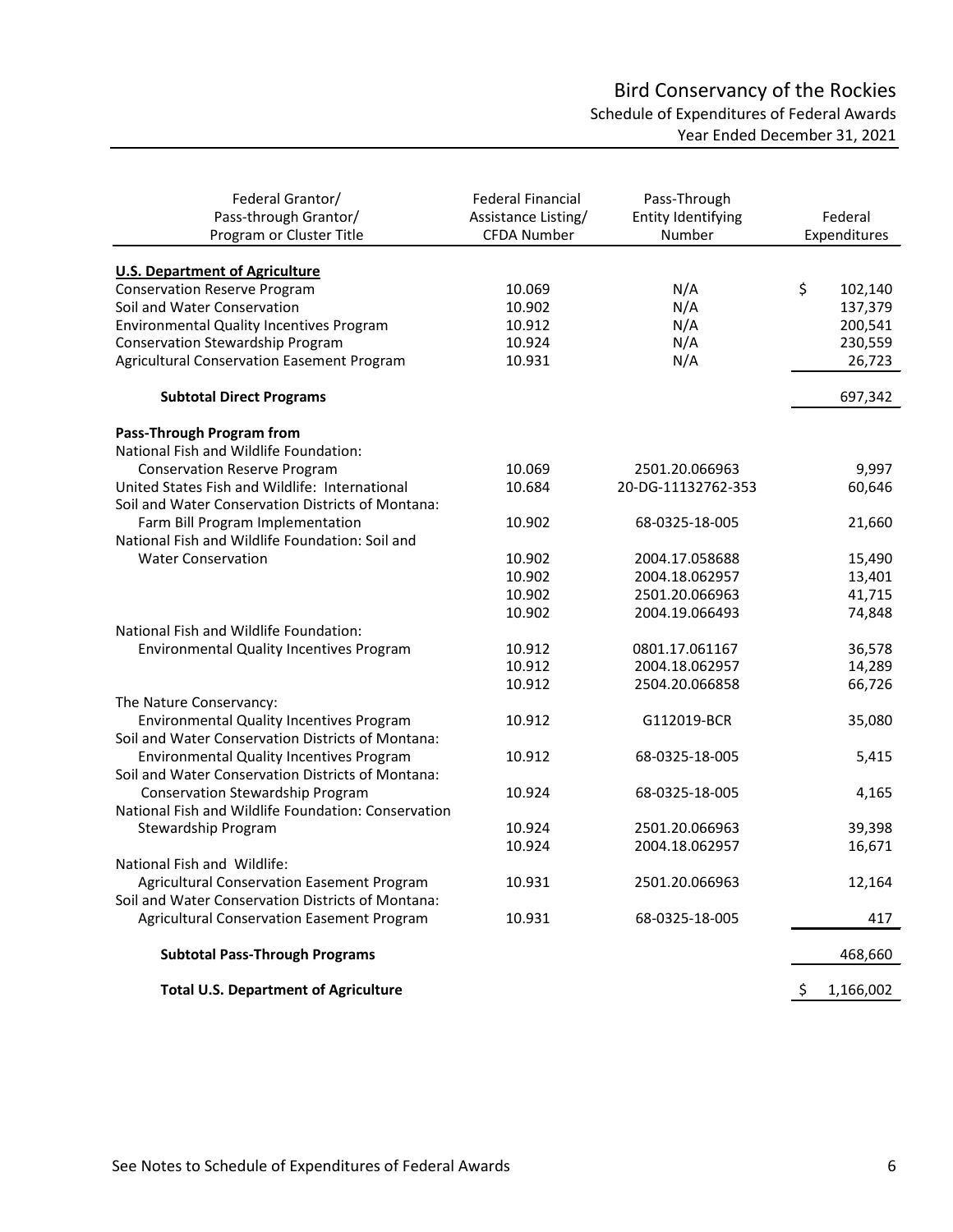# Bird Conservancy of the Rockies Schedule of Expenditures of Federal Awards Year Ended December 31, 2021

| Federal Grantor/<br>Pass-through Grantor/<br>Program or Cluster Title | <b>Federal Financial</b><br>Assistance Listing/<br><b>CFDA Number</b> | Pass-Through<br><b>Entity Identifying</b><br>Number |                    | Federal<br>Expenditures |
|-----------------------------------------------------------------------|-----------------------------------------------------------------------|-----------------------------------------------------|--------------------|-------------------------|
| <b>U.S. Department of Defense</b>                                     |                                                                       |                                                     |                    |                         |
| <b>Basic and Applied Scientific Research</b>                          | 12.300                                                                | N/A                                                 | $\ddot{\zeta}$     | 2,500                   |
| <b>Total U.S. Department of Defense</b>                               |                                                                       |                                                     | $\ddot{\varsigma}$ | 2,500                   |
| <b>U.S. Department of Interior</b>                                    |                                                                       |                                                     |                    |                         |
| Bureau of Land Management                                             |                                                                       |                                                     |                    |                         |
| Threatened or Endangered Species                                      | 15.246                                                                | N/A                                                 |                    | \$8,672                 |
| <b>Bureau of Land Management</b>                                      |                                                                       |                                                     |                    |                         |
| Wildlife Resource Management                                          | 15.247                                                                | N/A                                                 |                    | 107,652                 |
| <b>Neotropical Migratory Bird Conservation</b>                        | 15.635                                                                | N/A                                                 |                    | 271,450                 |
| US Fish and Wildlife Service                                          |                                                                       |                                                     |                    |                         |
| Conservation                                                          | 15.655                                                                | N/A                                                 |                    | 116,797                 |
| National Fish and Wildlife Conservation                               | 15.664                                                                | N/A                                                 |                    | 14,360                  |
| Cooperative Ecosystem Studies Units                                   | 15.678                                                                | N/A                                                 |                    | 2,041                   |
| Natural Resource Stewardship                                          | 15.944                                                                | N/A                                                 |                    | 51,718                  |
| <b>Subtotal Direct Programs</b>                                       |                                                                       |                                                     |                    | 572,690                 |
| Pass-Through Program from                                             |                                                                       |                                                     |                    |                         |
| National Fish and Wildlife Foundation: Fish, Wildlife                 |                                                                       |                                                     |                    |                         |
| and Plant Conservation Resource Management                            | 15.231                                                                | 2504.20.066858                                      |                    | 22,748                  |
| State of Utah: Fish, Wildlife and Plant                               |                                                                       |                                                     |                    |                         |
| <b>Conservation Resource Management</b>                               | 15.231                                                                | 166293                                              |                    | 19,769                  |
| Klamath Bird Observatory: Wildlife                                    |                                                                       | Stratification &                                    |                    |                         |
| <b>Resource Management</b>                                            | 15.247                                                                | Data Mgmt-2020                                      |                    | 1,920                   |
| Klamath Bird Observatory: Wildlife                                    |                                                                       | Stratification &                                    |                    |                         |
| <b>Resource Management</b>                                            | 15.247                                                                | Data Mgmt-2021                                      |                    | 1,720                   |
| State of Utah: Wildlife                                               |                                                                       |                                                     |                    |                         |
| <b>Resource Management</b>                                            | 15.247                                                                | 216347                                              |                    | 36,895                  |
| Fish and Wildlife Cluster                                             |                                                                       |                                                     |                    |                         |
| Playa Lakes Joint Venture:                                            |                                                                       |                                                     |                    |                         |
| Wildlife Restoration and Basic Hunter Education                       | 15.611                                                                | IMBCR for PLJV-2021                                 |                    | 75,900                  |
| Montana Department of Fish, Wildlife and Parks:                       |                                                                       |                                                     |                    |                         |
| Wildlife Restoration and Basic Hunter Education                       | 15.611                                                                | P20066                                              |                    | 4,950                   |
| Nebraska Game and Parks:                                              |                                                                       |                                                     |                    |                         |
| Wildlife Restoration and Basic Hunter Education                       | 15.611                                                                | <b>CWB NE-20-22</b>                                 |                    | 1,699                   |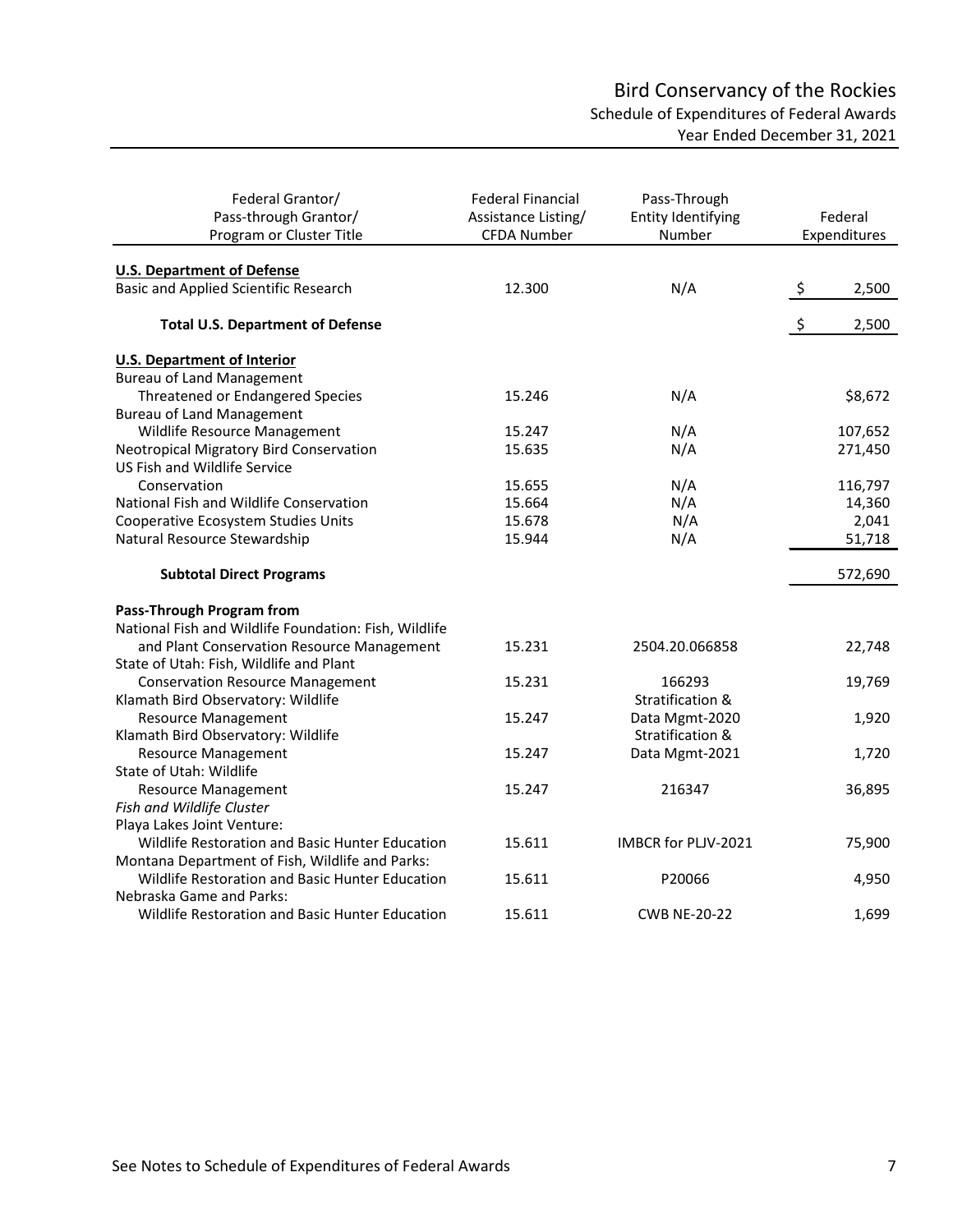# Bird Conservancy of the Rockies Schedule of Expenditures of Federal Awards Year Ended December 31, 2021

| Federal Grantor/<br>Pass-through Grantor/<br>Program or Cluster Title                                                       | <b>Federal Financial</b><br>Assistance Listing/<br><b>CFDA Number</b> | Pass-Through<br><b>Entity Identifying</b><br>Number                                    |       | Federal<br>Expenditures                       |
|-----------------------------------------------------------------------------------------------------------------------------|-----------------------------------------------------------------------|----------------------------------------------------------------------------------------|-------|-----------------------------------------------|
| New Mexico Game and Fish:<br>Wildlife Restoration and Basic Hunter Education<br>Arizona Game and Fish: Wildlife Restoration | 15.611<br>15.611<br>15.626                                            | 22-516-0000-00005<br>21-516-0000-00004<br><b>IMBCR Overlay Analysis 20-21</b>          |       | 16,083<br>25,000<br>10,000                    |
| <b>Total Fish and Wildlife Cluster</b>                                                                                      |                                                                       |                                                                                        |       | 133,632                                       |
| Nebraska Game and Parks:<br><b>State Wildlife Grants</b>                                                                    | 15.634                                                                | <b>CWB NE-20-22</b>                                                                    |       | 41,321                                        |
| South Dakota Game, Fish and Parks:<br><b>State Wildlife Grants</b><br>Wyoming Game and Fish:                                | 15.634                                                                | T-83-R-1:2495                                                                          |       | 14,418                                        |
| <b>State Wildlife Grants</b><br>National Fish and Wildlife Foundation:                                                      | 15.634                                                                | 2848                                                                                   |       | 72,245                                        |
| NFWF-USFWS Conservation Partnership                                                                                         | 15.663<br>15.663<br>15.663<br>15.663<br>15.663                        | 2506.20.068061<br>2501.19.063246<br>2505.20.070662<br>1201.18.062591<br>1201.19.066562 |       | 46,643<br>79,738<br>5,070<br>16,871<br>50,715 |
| <b>Subtotal Pass-Through Programs</b>                                                                                       |                                                                       |                                                                                        |       | 543,705                                       |
| <b>Total U.S. Department of Interior</b>                                                                                    |                                                                       |                                                                                        | -\$   | 1,116,395                                     |
| <b>Total Expenditures of Federal Awards</b>                                                                                 |                                                                       |                                                                                        | \$    | 2,284,897                                     |
|                                                                                                                             |                                                                       |                                                                                        |       |                                               |
| Sum of (a) Total CFDA 10.069<br>Sum of (b) Total CFDA 10.902                                                                |                                                                       |                                                                                        | \$    | 112,137<br>304,493                            |
| Sum of (c) Total CFDA 10.912                                                                                                |                                                                       |                                                                                        | ぐうさかい | 358,629                                       |
| Sum of (d) Total CFDA 10.924                                                                                                |                                                                       |                                                                                        |       | 290,793                                       |
| Sum of (e) Total CFDA 10.931                                                                                                |                                                                       |                                                                                        |       | 39,304                                        |
| Sum of (f) Total CFDA 15.231                                                                                                |                                                                       |                                                                                        |       | 42,517                                        |
| Sum of (g) Total CFDA 15.247                                                                                                |                                                                       |                                                                                        |       | 148,187                                       |
| Sum of (h) Total CFDA 15.611                                                                                                |                                                                       |                                                                                        |       | 123,632                                       |
| Sum of (i) Total CFDA 15.634                                                                                                |                                                                       |                                                                                        |       | 127,984                                       |
| Sum of (j) Total CFDA 15.663                                                                                                |                                                                       |                                                                                        | \$    | 199,037                                       |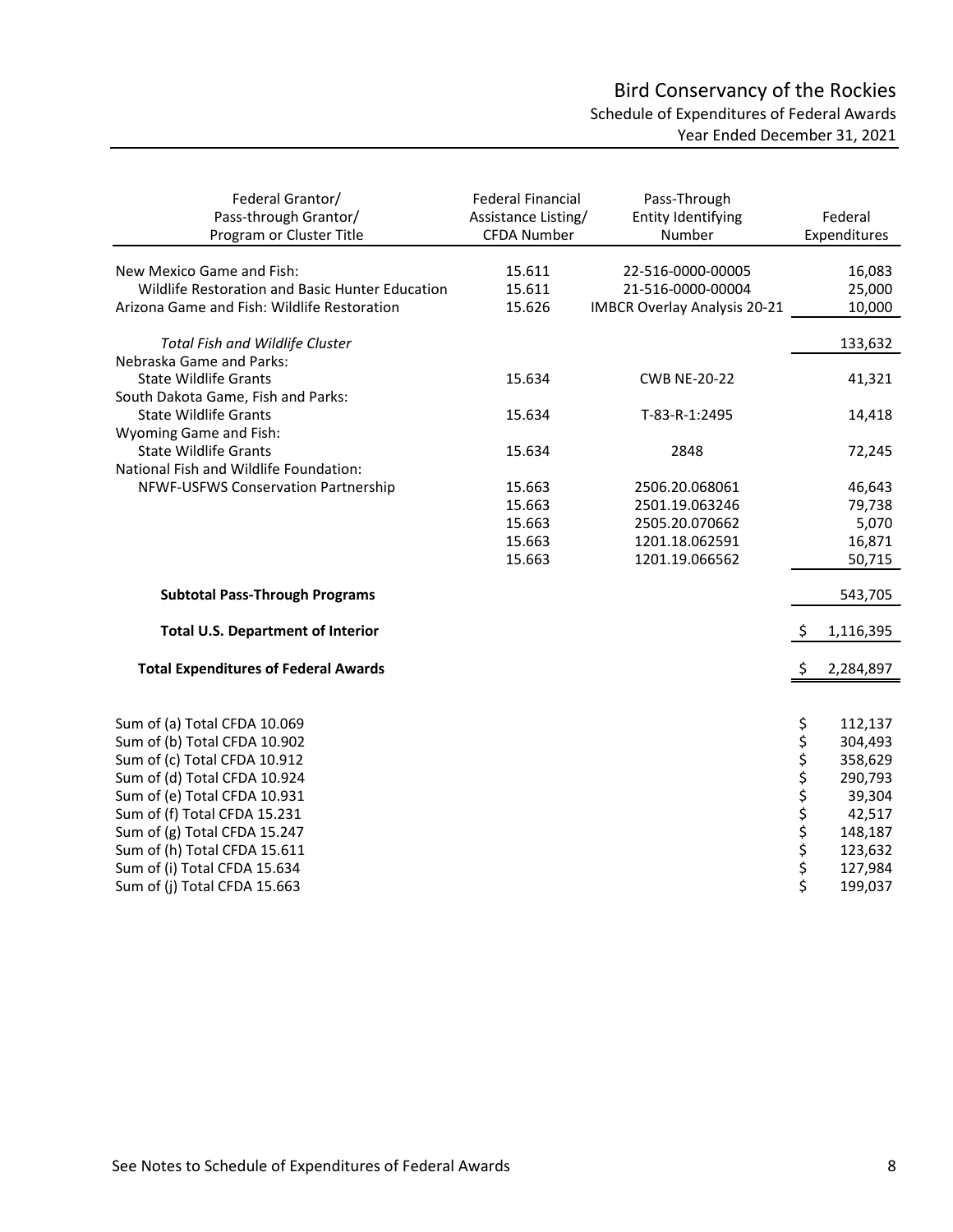## <span id="page-28-0"></span>**Note 1 - Basis of Presentation**

The accompanying schedule of expenditures of federal awards (the schedule) includes the federal award activity of Rocky Mountain Bird Observatory d/b/a Bird Conservancy of the Rockies (the Organization) under programs of the federal government for the year ended December 31, 2021. The information is presented in accordance with the requirements of Title 2 U.S. Code of Federal Regulations Part 200, *Uniform Administrative Requirements, Cost Principles, and Audit Requirements for Federal Awards* (Uniform Guidance)*.* Because the schedule presents only a selected portion of operations of the Organization, it is not intended to and does not present the financial position, changes in net assets, or cash flows of the Organization.

## **Note 2 - Summary of Significant Accounting Policies**

Expenditures reported in the schedule are reported on the accrual basis of accounting. When applicable, such expenditures are recognized following the cost principles contained in the Uniform Guidance, wherein certain types of expenditures are not allowable or are limited as to reimbursement. No federal assistance has been provided to a subrecipient during the year ended December 31, 2021.

## **Note 3 - Indirect Cost Rate**

The Organization has not elected to use the 10% de minimis cost rate.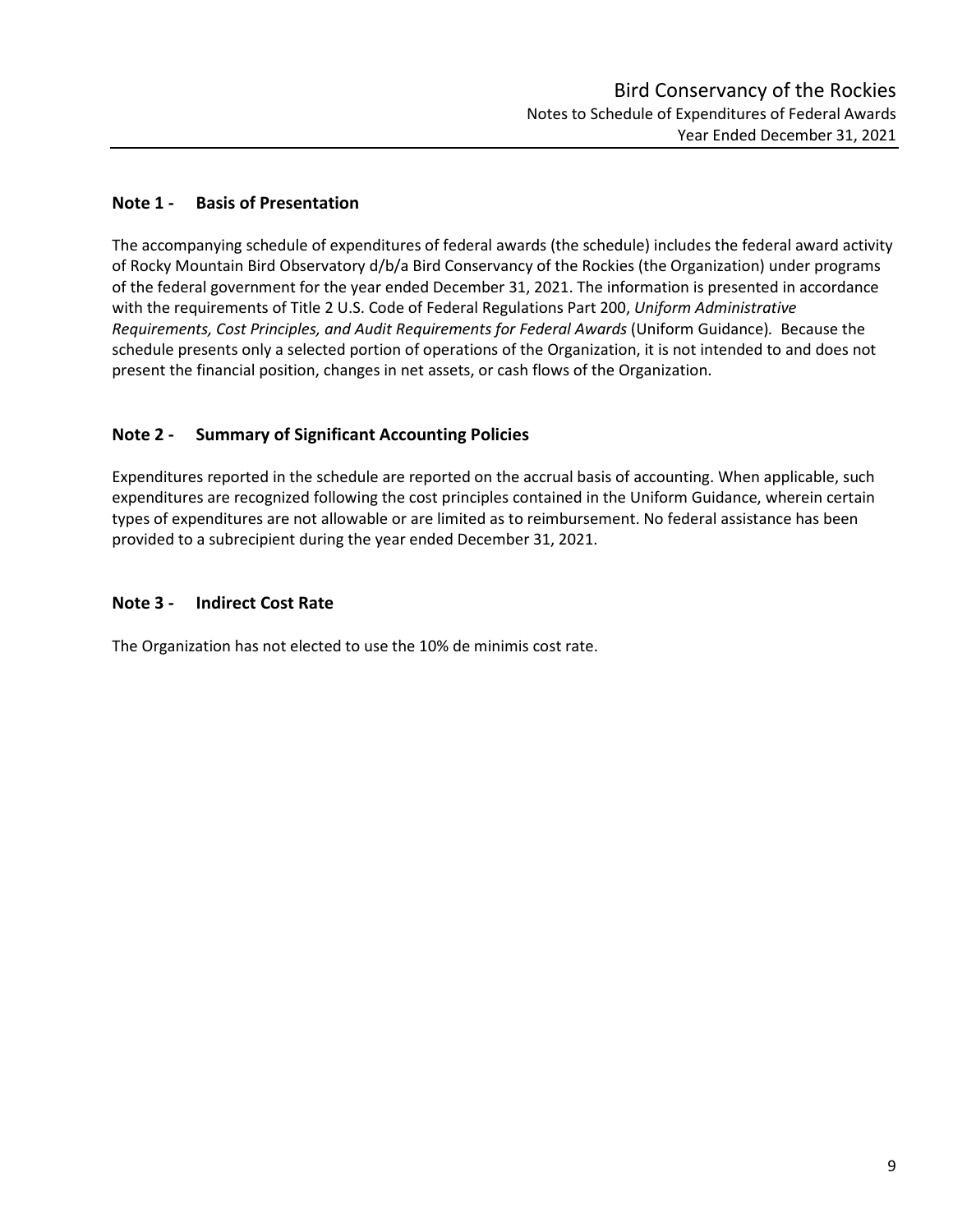| Year Ended December 31, 2021 |  |  |  |
|------------------------------|--|--|--|
|------------------------------|--|--|--|

<span id="page-29-0"></span>

| Section I - Summary of Auditor's Results                         |                          |  |
|------------------------------------------------------------------|--------------------------|--|
| <b>FINANCIAL STATEMENTS</b>                                      |                          |  |
| Type of auditor's report issued                                  | Unmodified               |  |
| Internal control over financial reporting:                       |                          |  |
| Material weaknesses identified                                   | No                       |  |
| Significant deficiencies identified not                          |                          |  |
| considered to be material weaknesses                             | None Reported            |  |
| Noncompliance material to financial statements noted             | No                       |  |
| <b>FEDERAL AWARDS</b>                                            |                          |  |
| Internal control over major programs:                            |                          |  |
| Material weaknesses identified                                   | No                       |  |
| Significant deficiencies identified not                          |                          |  |
| considered to be material weaknesses                             | None Reported            |  |
| Type of auditor's report issued on compliance for major programs | Unmodified               |  |
| Any audit findings disclosed that are required to be reported    |                          |  |
| in accordance with Uniform Guidance 2 CFR 200.516                | No                       |  |
| Identification of major programs:                                |                          |  |
|                                                                  | <b>Federal Financial</b> |  |
|                                                                  | Assistance Listing/      |  |
| Name of Federal Program or Cluster                               | <b>CFDA Number</b>       |  |
| <b>Neotropical Migratory Bird Conservation</b>                   | 15.635                   |  |
| Soil and Water Conservation                                      | 10.902                   |  |
| Dollar threshold used to distinguish between Type A and          |                          |  |
| Type B programs                                                  | \$750,000                |  |
| Auditee qualified as low-risk auditee?                           | Yes                      |  |